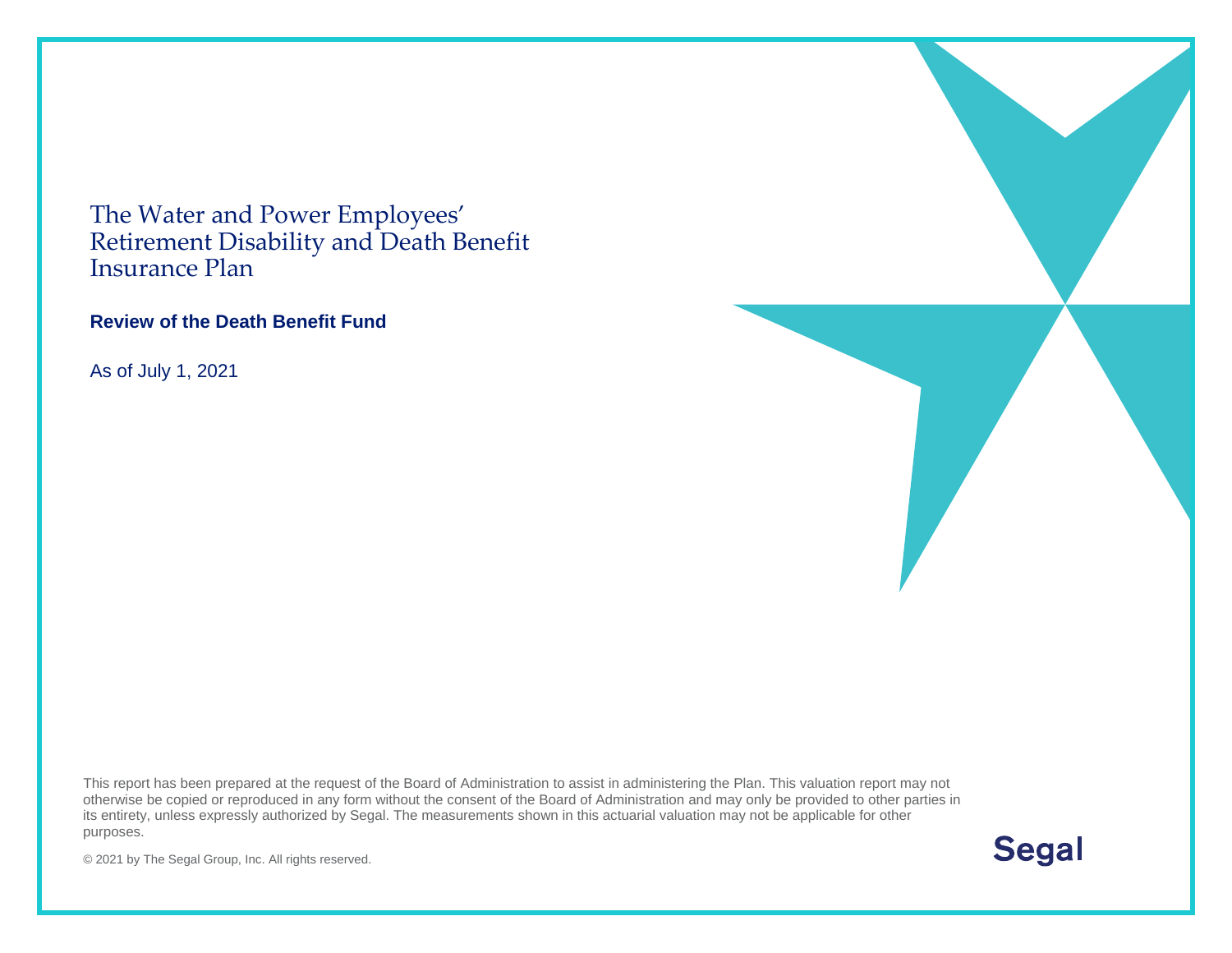

180 Howard Street, Suite 1100 San Francisco, CA 94105-6147 segalco.com T 415.263.8200

January 12, 2022

Board of Administration The Water and Power Employees' Retirement Plan of the City of Los Angeles 111 North Hope Street, Room 357 Los Angeles, California 90012

Dear Board Members:

We are pleased to submit this Actuarial Valuation and Review as of July 1, [2021](#page--1-0) for the Death Benefit Fund. It summarizes the actuarial data used in the valuation and establishes the funding requirements for July 1, [2021](#page--1-0) to June 30, [2022.](#page--1-1)

This report was prepared in accordance with generally accepted actuarial principles and practices at the request of the Board to assist in administering the Plan. The census information and financial information on which our calculations were based was prepared by the Retirement Office. That assistance is gratefully acknowledged.

The actuarial calculations were directed under the supervision of Eva Yum, FSA, MAAA and Enrolled Actuary. We are members of the American Academy of Actuaries and we meet the Qualification Standards of the American Academy of Actuaries to render the actuarial opinion herein. To the best of our knowledge, the information supplied in this actuarial valuation is complete and accurate. Further, in our opinion, the assumptions as approved by the Board are reasonably related to the experience of and the expectations for the Fund.

We look forward to reviewing this report at your next meeting and to answering any questions.

Sincerely,

Segal

Paul Angelo, FSA, EA, MAAA, FCA Eva Yum, FSA, EA, MAAA Senior Vice President and Actuary Vice President and Actuary

PP/mv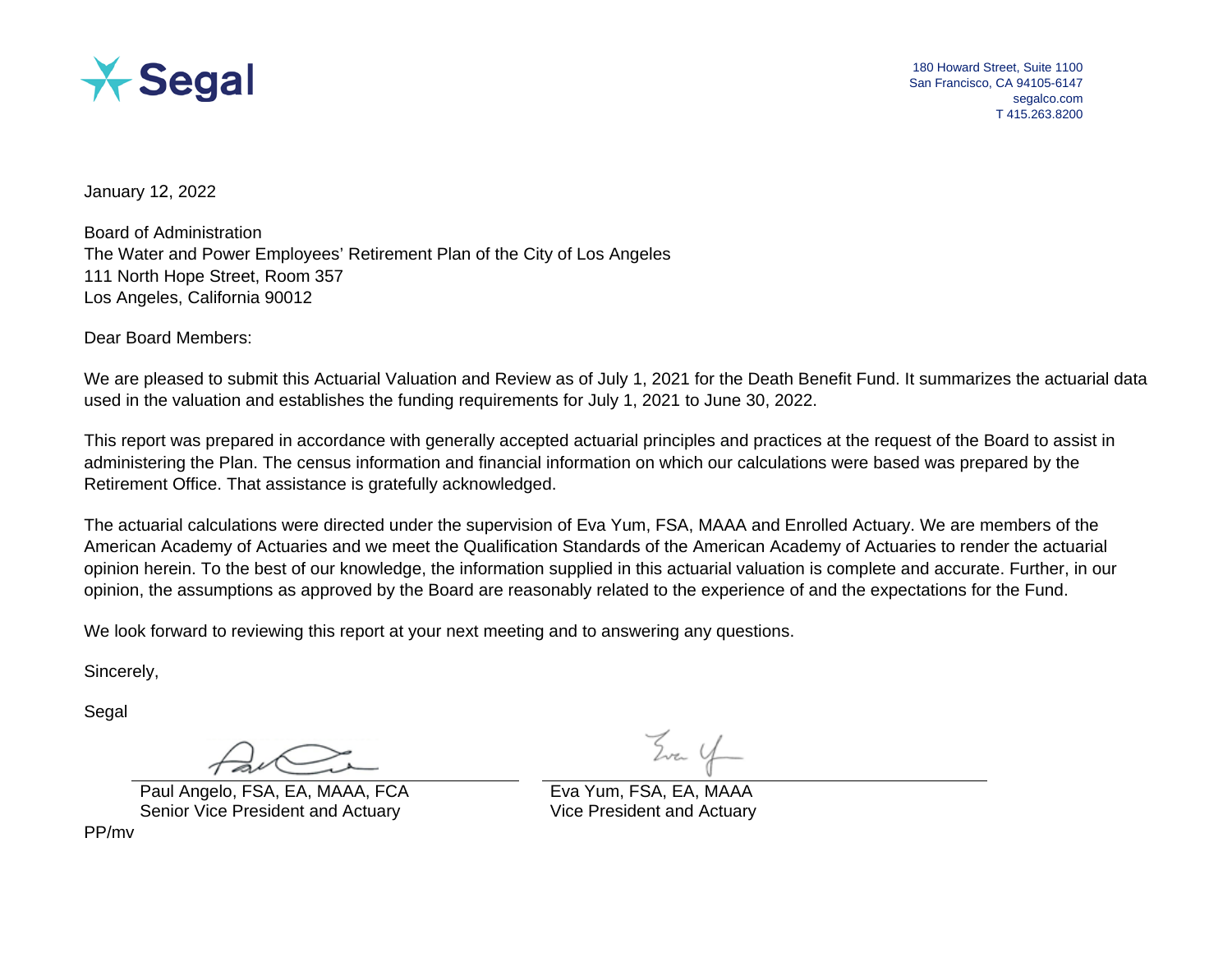# Table of Contents

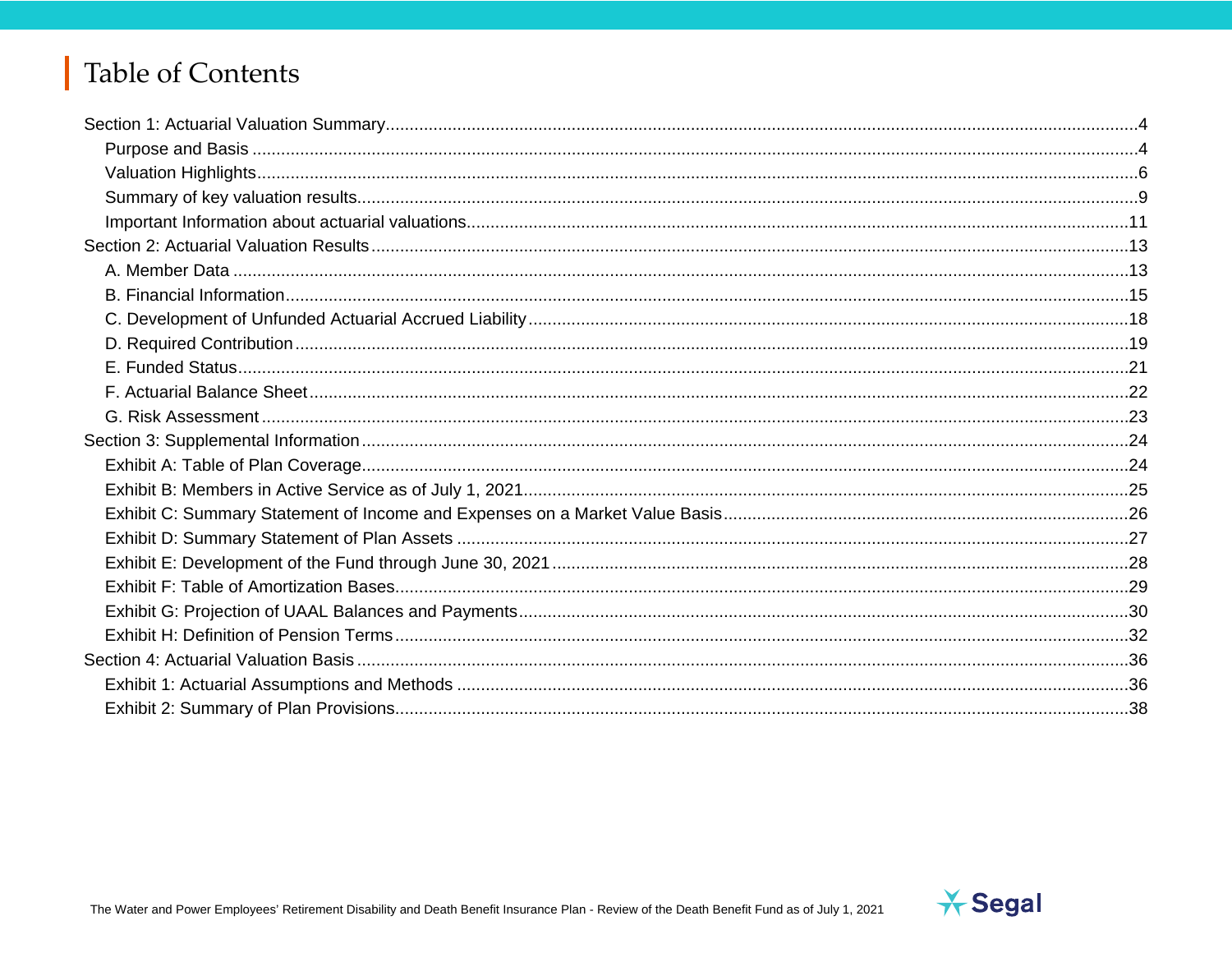#### **Purpose and Basis**

This report was prepared by Segal to present a valuation of the Death Benefit Fund as of July 1, [2021.](#page--1-0) The valuation was performed to determine whether the assets and contribution rates are sufficient to provide the prescribed benefits. The measurements shown in this actuarial valuation may not be applicable for other purposes. In particular, the measures herein are not necessarily appropriate for assessing the sufficiency of plan assets to cover the estimated cost of settling the plan's accrued benefit obligations.

Future actuarial measurements may differ significantly from the current measurements presented in this report due to such factors as the following: plan experience differing from that anticipated by the economic or demographic assumptions; changes in economic or demographic assumptions; increases or decreases expected as part of the natural operation of the methodology used for these measurements; and changes in plan provisions or applicable law.

The contribution requirements presented in this report are based on:

- The benefit provisions of the Fund, as administered by the Board;
- The characteristics of covered active members, inactive vested members, and retired members and beneficiaries as of March 31, [2021,](#page--1-0) provided by the Retirement Office;
- The assets of the Fund as of June 30, [2021,](#page--1-0) provided by the Retirement Office;
- Economic assumptions regarding future salary increases and investment earnings adopted by the Retirement Board for the July 1, [2021](#page--1-0) valuation;
- Other actuarial assumptions regarding employee terminations, retirement, death, etc. adopted by the Retirement Board for the July 1, [2021](#page--1-0) valuation; and
- The funding policy adopted by the Retirement Board.

One of the general goals of an actuarial valuation is to establish contributions which fully fund the Fund's liabilities, and which, as a percentage of payroll, remain as level as possible for each generation of active members. Annual actuarial valuations measure the progress toward this goal, as well as test the adequacy of the contribution rates.

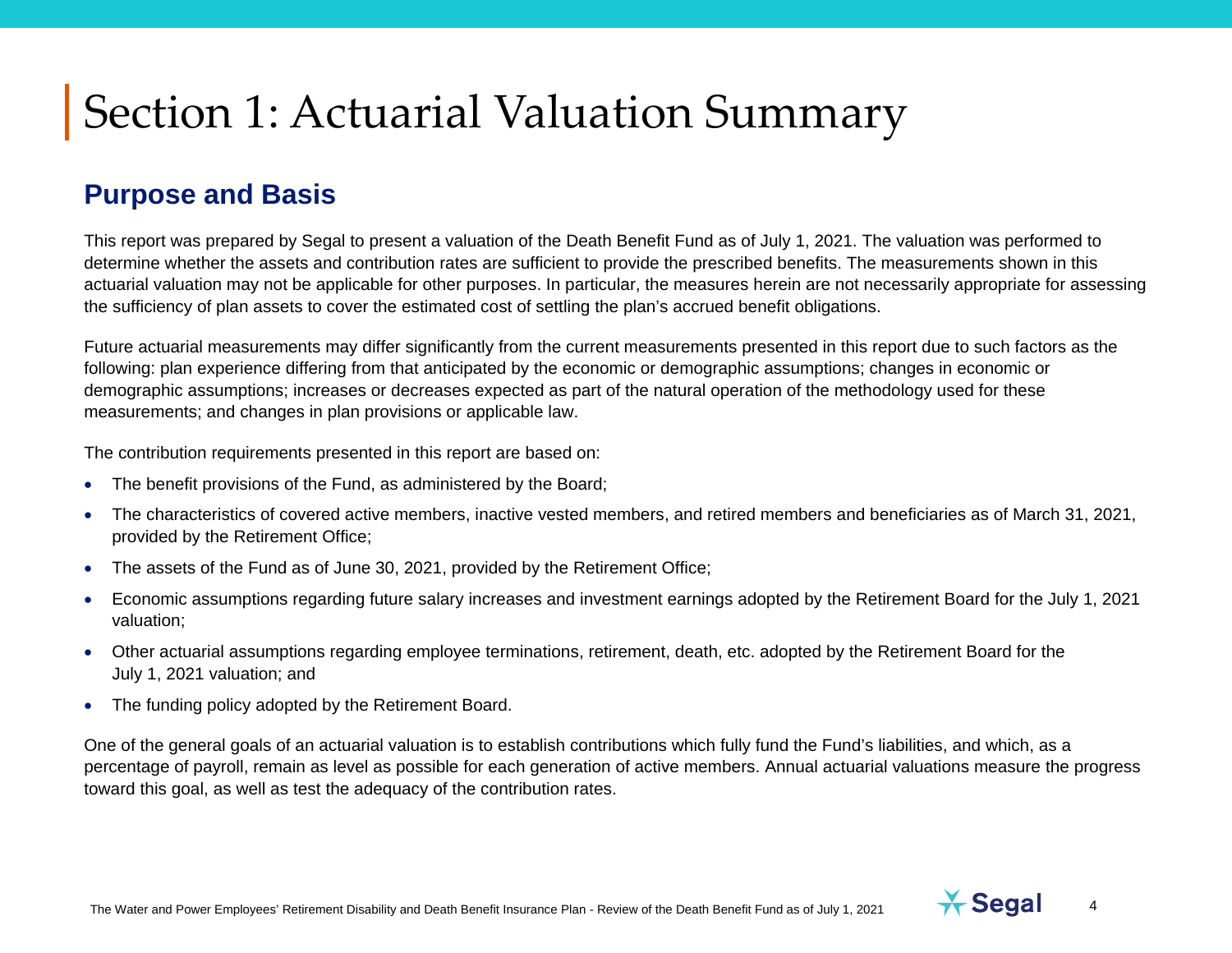In preparing this valuation, we have employed generally accepted actuarial methods and assumptions to evaluate the Fund's assets, liabilities and future contribution requirements. Our calculations are based upon member data and financial information provided to us by the Retirement Office. This information has not been audited by us, but it has been reviewed and found to be consistent, both internally and with prior year's information.

The contribution requirements are determined as a percentage of payroll. The employer rates provide for both Normal Cost and a contribution to amortize any unfunded or overfunded actuarial accrued liabilities. In this valuation, we have applied the funding policy adopted by the Retirement Board in 2019. Details of the funding policy are provided in Section 4, Exhibit 1 on page [36.](#page-35-0)

A schedule of current amortization balances and payments may be found in Section 3, Exhibit F on page [29.](#page-28-0) A graphical projection of the Unfunded Actuarial Accrued Liabilities (UAAL) amortization balances and payments has been included in Section 3, Exhibit G starting on page [30.](#page--1-2)

The rates calculated in this report may be adopted by the Board for the fiscal year that extends from July 1, [2021](#page--1-0) through June 30, [2022.](#page--1-1)

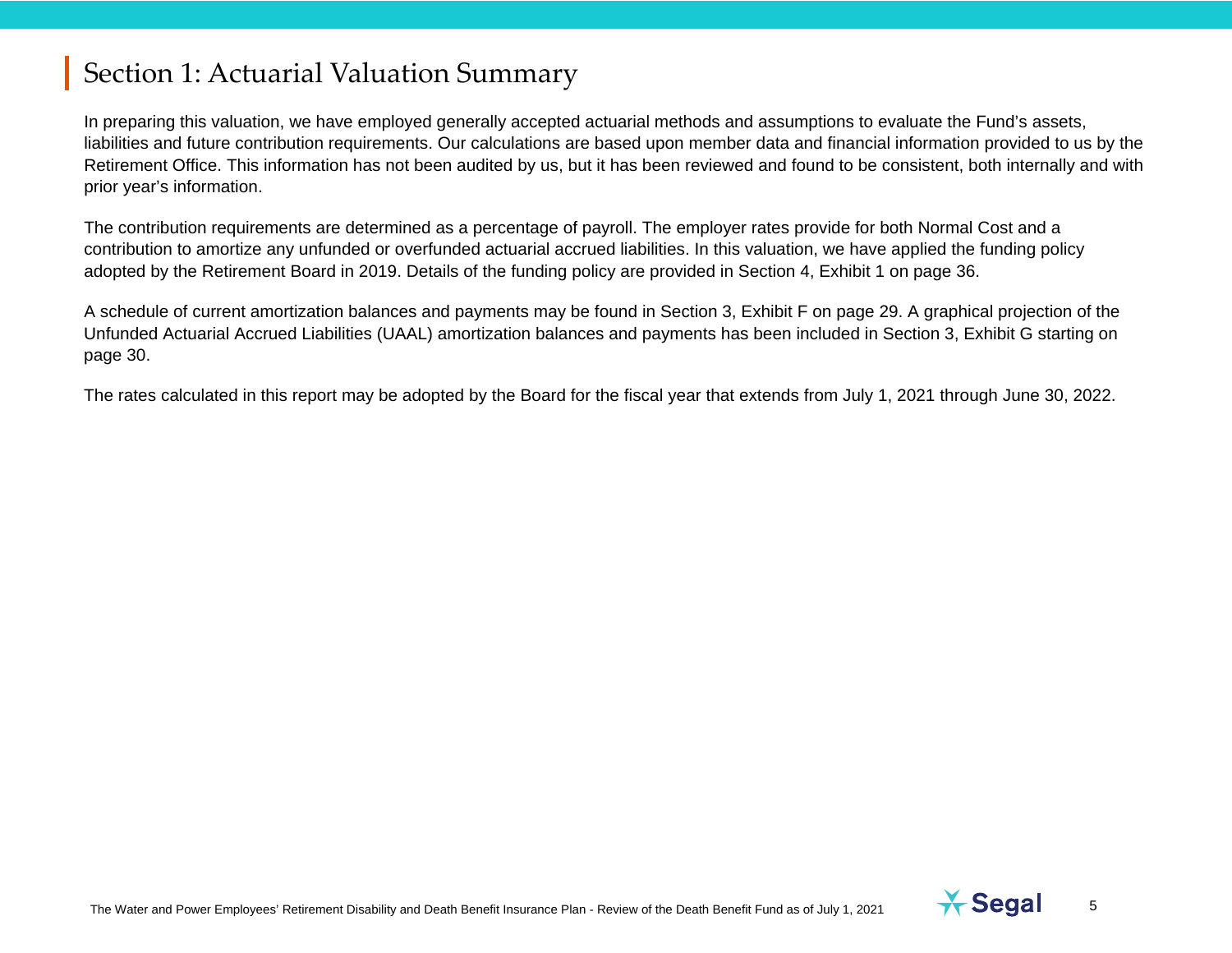## **Valuation Highlights**

- 1. The Actuarial Accrued Liability exceeds the Actuarial Value of Assets, resulting in an Unfunded Actuarial Accrued Liability (UAAL) of \$93.5 million as of July 1, [2021,](#page--1-0) which is a decrease from \$97.7 million in the previous valuation. The Board's funding policy determines the Department's required contribution as the normal cost increased or offset by a UAAL amortization charge or credit. Under this funding policy, the Fund's UAAL is amortized over various 15-year periods, each beginning with the year that each portion or base of the UAAL was first identified and amortized. A reconciliation of the Fund's UAAL is provided in Section 2, Subsection C. A schedule of the current UAAL amortization amounts is provided in Section 3, Exhibit F. A graphical projection of the UAAL amortization bases and payments is provided in Section 3, Exhibit G. *Pgs.18, 29-31*
- 2. The funded ratio (the ratio of the Actuarial Value of Assets to Actuarial Accrued Liability) is 30.25%, compared to the prior year funded ratio of 26.93%. This ratio is one measure of funding status, and its history is a measure of funding progress. The funded ratio measure on a market value basis is 30.39%, compared to 27.94% as of the prior valuation date. The measurements are not necessarily appropriate for assessing the sufficiency of Plan assets to cover the estimated cost of settling the Plan's benefit obligation or the need for, or the amount of, future contributions. A history of the funded ratio for the Plan is provided in Section 2, Subsection E. *Pg. 21*
- 3. The Department's required contribution rate decreased from 1.12% to 1.11% of payroll for the [2021](#page--1-0)[-2022](#page--1-1) plan year; those contributions are estimated to be \$13.7 million. A complete reconciliation of the aggregate required contribution rate is provided in Section 2, Subsection D. *Pgs. 19-20*
- 4. The market value of assets earned a return of 0.88% for the July 1, [2020](#page--1-3) to June 30, [2021](#page--1-0) plan year. The Actuarial Value of Assets earned a return of 3.98% for the July 1, [2020](#page--1-3) to June 30, [2021](#page--1-0) plan year due to the partial recognition of the prior year's investment gain and due to the deferral of most of the current year investment loss. This resulted in an actuarial gain of \$0.2 million when measured against the assumed rate of return of 3.50% for [2020-](#page--1-3)[2021.](#page--1-0) This actuarial investment gain did not change the Department's required contribution rate (after rounding to 1/100<sup>th</sup> of one percent). *Pgs. 16-17, 18, 20*
- 5. The total unrecognized return (i.e., the difference between the market value of assets and the "smoothed" actuarial value of assets) is \$0.2 million unrecognized net investment gain in 2021. As of June 30, 2020, there was a net investment gain of \$1.3 million. This net deferred investment gain will be recognized in the determination of the Actuarial Value of Assets for funding purposes over the next four years. This means that, if the plan earns the assumed rate of investment return of 3.50% per year (net of expenses) on a market value basis, then the net deferred gain will be recognized over the next four years as shown in the footnote to the Determination of Actuarial Value of Assets in Section 2, Subsection B. *Pg.* 16
	- 6. The unrecognized net investment gain of \$0.2 million represent about 0.5% of the Market Value of Assets. Unless offset by future investment losses or other unfavorable experience, the recognition of the \$0.2 million in the net market gains is expected to have

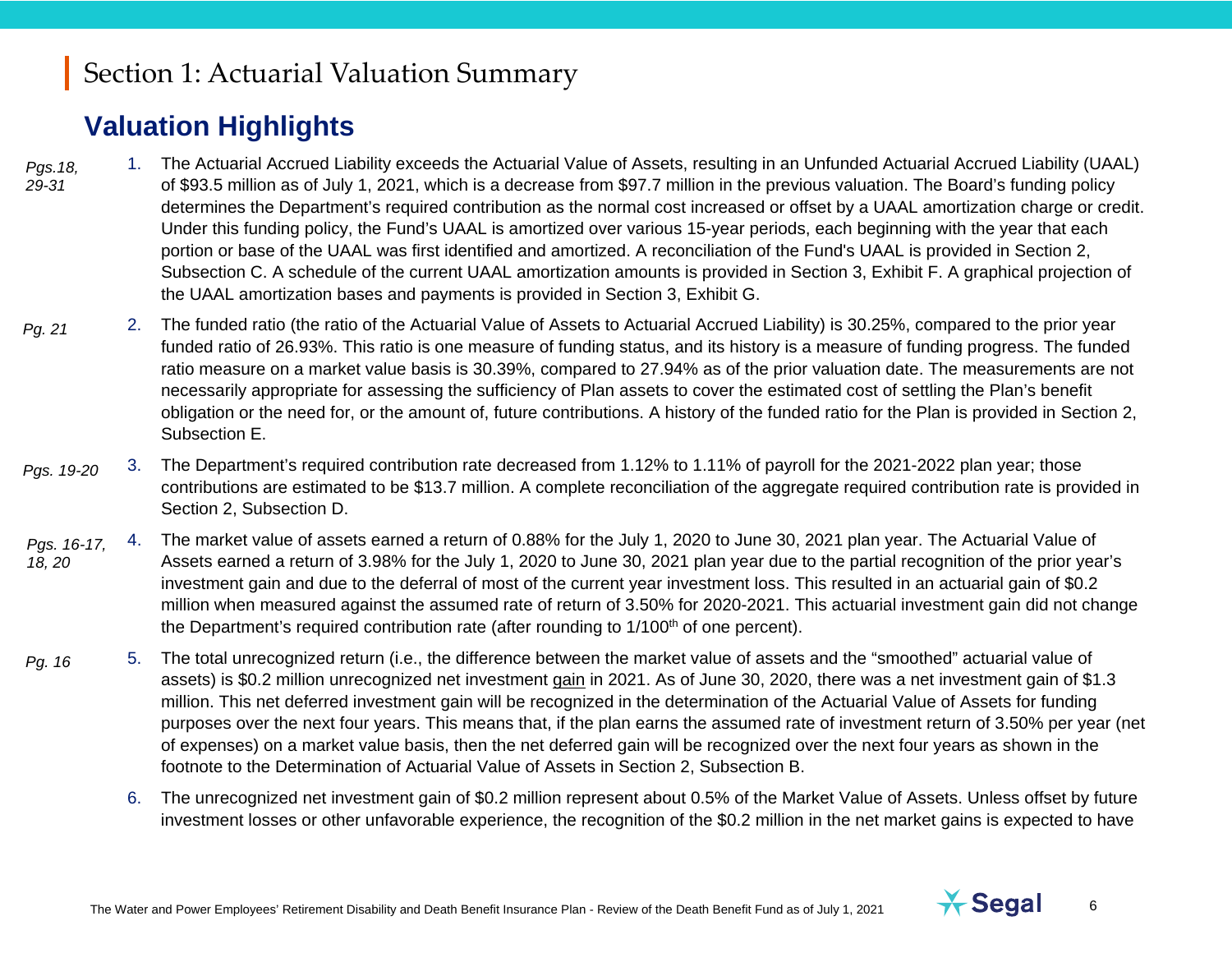an impact on the plan's future funded ratio and the Department's required contributions. The potential impact may be illustrated as follows:

- a. If the net deferred gains were recognized immediately in the Actuarial Value of Assets, the funded percentage would increase from 30.25% to 30.39%. For comparison purposes, if the net deferred gains in the July 1, 2020 valuation had been recognized immediately in the July 1, 2020 valuation, the funded percentage would have increased from 26.93% to 27.94%.
- b. If the net deferred gains were recognized immediately in the Actuarial Value of Assets, the Department's required contribution rate would remain unchanged at 1.11% of covered payroll (after rounding to 1/100<sup>th</sup> of one percent). For comparison purposes, if the net deferred gains in the July 1, 2020 valuation had been recognized immediately in the July 1, 2020 valuation, the Department's required contribution rate would have decreased from 1.12% of covered payroll to 1.11% of covered payroll.
- 7. Actuarial Standard of Practice No. 51 (ASOP 51) requires actuaries to identify and assess risks that "may reasonably be anticipated to significantly affect the plan's future financial condition". The key risk that is particularly relevant to the Death Benefit Fund is longevity risk. The standard also requires an actuary to consider if there is any ongoing contribution risk to the plan, however it does not require the actuary to evaluate the particular ability or willingness of contributing entities to make contributions when due, nor does it require the actuary to assess the likelihood or consequence of future changes in applicable law. *Pg. 23*

The actuary's assessment can be qualitative or quantitative (e.g., based on numerical demonstrations). The actuary may use nonnumerical methods for assessing risks that might take the form of commentary about potential adverse experience and the likely effect on future results. While the standard does not require that every valuation include a quantitative risk assessment, the actuary may recommend that a more detailed risk assessment be performed. When making that decision, the actuary will take into account such factors as the Fund's design, maturity, size, funded status, asset allocation, cash flow, possible insolvency and current market conditions.

Because the actuarial valuation results are dependent on a fixed set of assumptions and data as of a specific date, there is risk that emerging results may differ, perhaps significantly, as actual experience is fluid and will not exactly track current assumptions. This potential divergence may have a significant impact on the future financial condition of the plan. We have not been engaged to perform a detailed analysis of the potential range of the impact of risk relative to the future financial condition of the plan, but have included a brief discussion of key risks that may affect the Plan in Section 2, Subsection G.

- 8. Segal strongly recommends an actuarial funding method that targets 100% funding of the actuarial accrued liability. Generally, this implies payments that are ultimately at least enough to cover normal cost, interest on the unfunded actuarial accrued liability and the principal balance. The funding policy adopted by the Board meets this standard.
- 9. The actuarial valuation as of July 1, 2021 is based on financial information as of that date. Changes in the value of assets subsequent to that date are not reflected. Declines in asset values will increase the actuarial cost of the plan, while increases will decrease the actuarial cost of the plan.

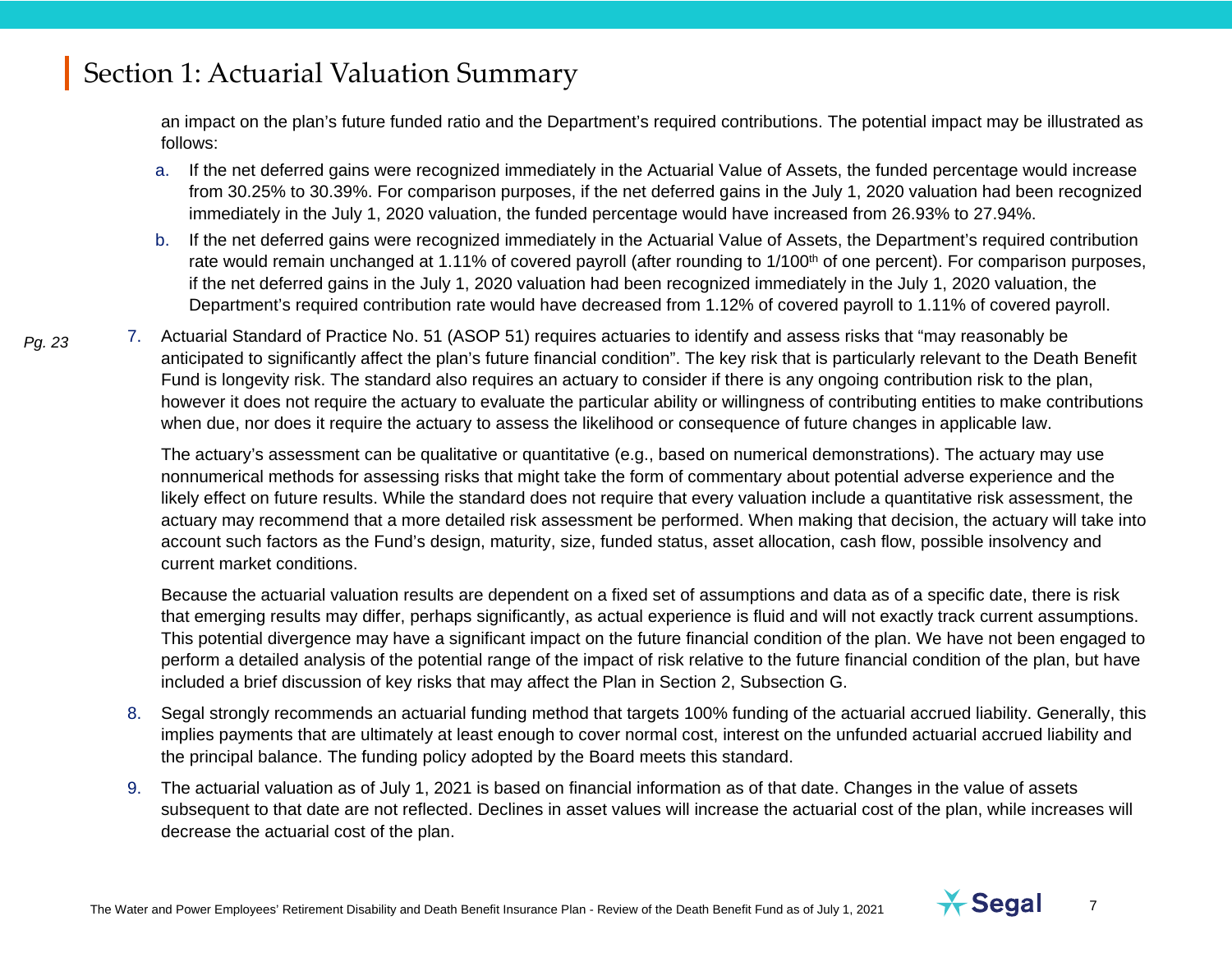10. It is important to note that this actuarial valuation is based on plan assets as of June 30, 2021. Due to the COVID-19 pandemic, market conditions have changed significantly since the onset of the Public Health Emergency. The Fund's funded status does not reflect short-term fluctuations of the market, but rather is based on the market values on the last day of the Plan Year. Moreover, this actuarial valuation is based on Fund data as of March 31, 2021 (adjusted to June 30, 2021 by adding 3 months of age, service and interest on contribution balance, and increasing Retirement benefit by the assumed July 1 COLA for members in pay status) and it does not include any short-term or long-term impacts on mortality of the covered population that may emerge after March 31, 2021. While it is impossible to determine how the pandemic will continue to affect market conditions and other demographic experience of the Fund prior to next year's valuation, Segal is available to prepare projections of potential outcomes upon request.

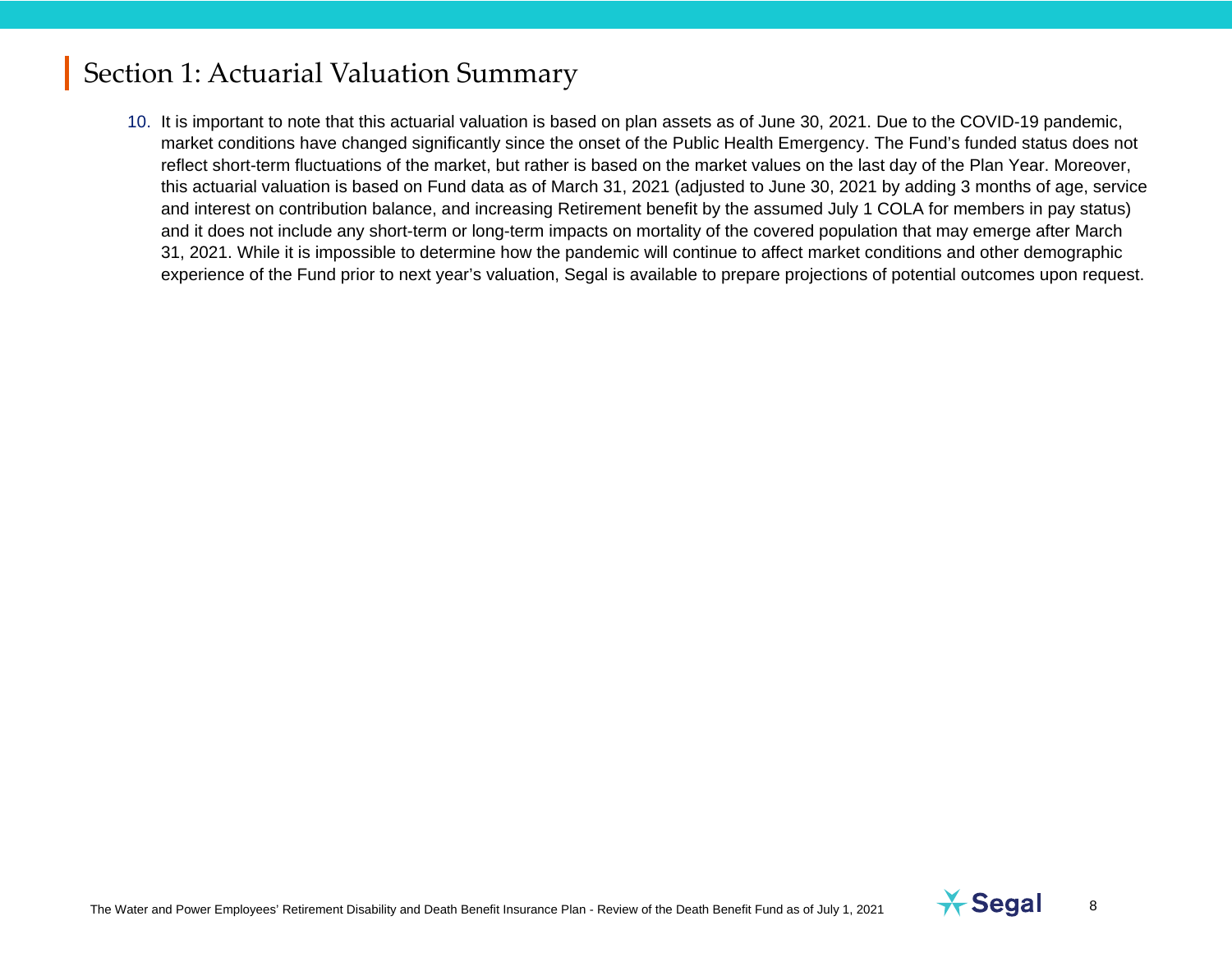## <span id="page-8-0"></span>**Summary of key valuation results**

|                                             |                                                                                                               | <b>July 1, 2021</b>                         |                                                 |                                             | <b>July 1, 2020</b>                             |
|---------------------------------------------|---------------------------------------------------------------------------------------------------------------|---------------------------------------------|-------------------------------------------------|---------------------------------------------|-------------------------------------------------|
|                                             |                                                                                                               | <b>Total Rate</b><br>(% of<br>Compensation) | <b>Estimated Annual</b><br><b>Dollar Amount</b> | <b>Total Rate</b><br>(% of<br>Compensation) | <b>Estimated Annual</b><br><b>Dollar Amount</b> |
|                                             | Required Contribution for plan year beginning July 1: 1                                                       | 1.11%                                       | \$13,681,685                                    | 1.12%                                       | \$13,556,829                                    |
|                                             |                                                                                                               |                                             |                                                 | <b>July 1, 2021</b>                         | <b>July 1, 2020</b>                             |
| <b>Actuarial Accrued</b><br>Liability as of | • Retired members and beneficiaries<br>• Inactive vested members                                              |                                             |                                                 | \$94,101,600<br>4,400,467                   | \$93,050,267<br>4,445,455                       |
| July 1:                                     | • Active members                                                                                              |                                             |                                                 | 35,535,999                                  | 36,241,341                                      |
|                                             | • Total Actuarial Accrued Liability<br>• Total Normal Cost (beginning of year) for plan year beginning July 1 |                                             |                                                 | 134,038,066<br>5,052,420                    | 133,737,063<br>5,040,195                        |
| Assets as of                                | • Market Value of Assets (MVA)                                                                                |                                             |                                                 | 40,738,247                                  | \$37,364,822                                    |
| <b>June 30:</b>                             | • Actuarial Value of Assets (AVA)                                                                             |                                             |                                                 | 40,541,328                                  | 36,017,294                                      |
|                                             | • Actuarial Value of Assets as a percentage of Market Value of Assets                                         |                                             |                                                 | 99.5%                                       | 96.4%                                           |
| <b>Funded status</b>                        | • Unfunded Actuarial Accrued Liability on Market Value of Assets basis                                        |                                             |                                                 | \$93,299,819                                | \$96,372,241                                    |
| as of July 1:                               | • Funded percentage on MVA basis                                                                              |                                             |                                                 | 30.39%                                      | 27.94%                                          |
|                                             | • Unfunded Actuarial Accrued Liability on Actuarial Value of Assets basis                                     |                                             |                                                 | \$93,496,738                                | \$97,719,769                                    |
|                                             | • Funded percentage on AVA basis                                                                              |                                             |                                                 | 30.25%                                      | 26.93%                                          |
| <b>Key assumptions</b>                      | • Net investment return                                                                                       |                                             |                                                 | 3.50%                                       | 3.50%                                           |
| as of July 1:                               | • Price Inflation                                                                                             |                                             |                                                 | 2.75%                                       | 2.75%                                           |

<sup>1</sup> Required contributions are assumed to be paid at the middle of every year.

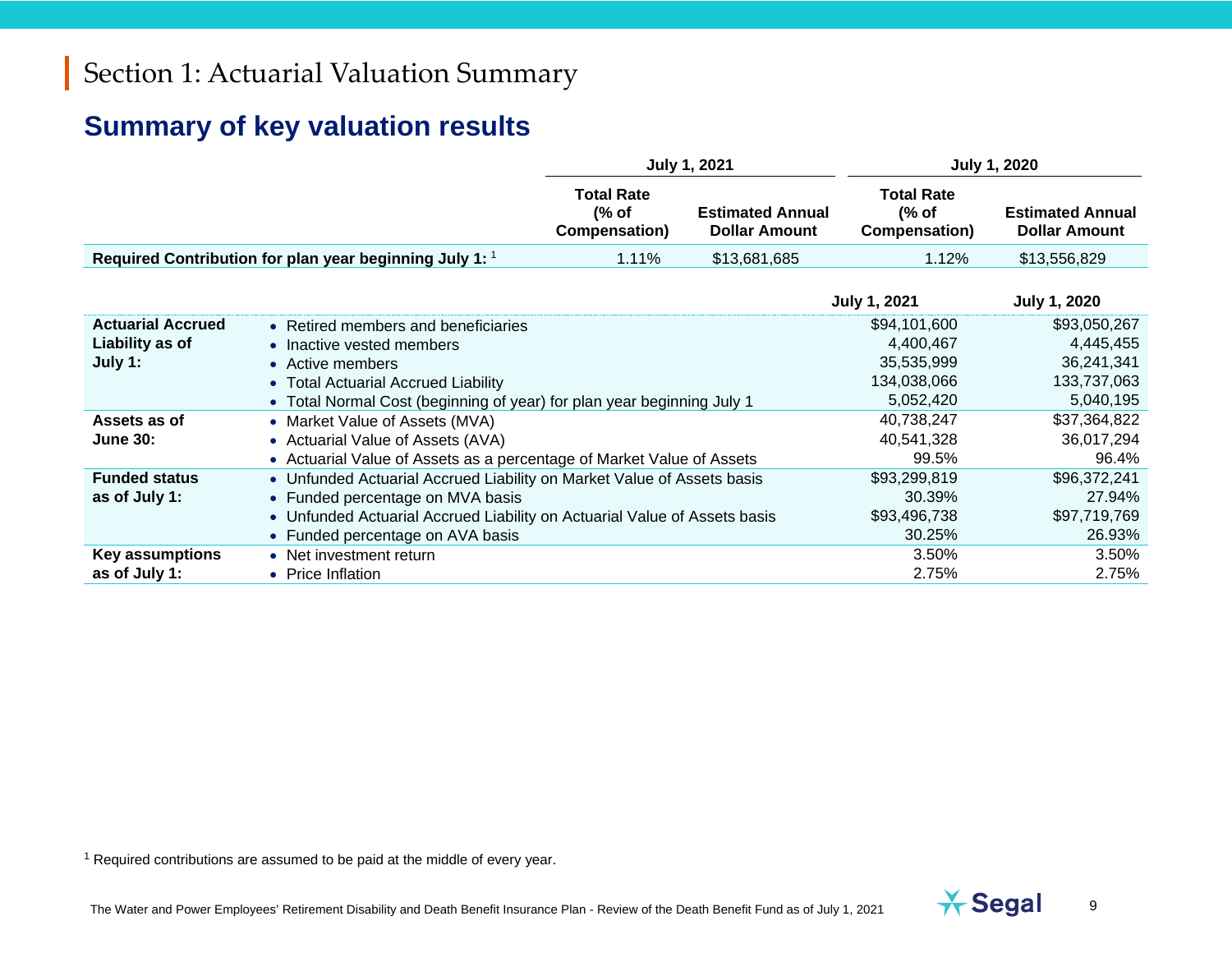#### <span id="page-9-4"></span><span id="page-9-3"></span><span id="page-9-2"></span><span id="page-9-1"></span><span id="page-9-0"></span>**Summary of key valuation results (continued)**

|                  |                                           | <b>July 1, 2021</b> | <b>July 1, 2020</b> | <b>Change From</b><br><b>Prior Year</b> |
|------------------|-------------------------------------------|---------------------|---------------------|-----------------------------------------|
| Demographic data | <b>Active Members</b>                     |                     |                     |                                         |
| as of July 1:    | • Number of members <sup>1</sup>          | 10,605              | 10,778              | $-1.6%$                                 |
|                  | • Average age                             | 46.7                | 46.7                | 0.0                                     |
|                  | • Average service                         | 13.8                | 13.9                | $-0.1$                                  |
|                  | • Total projected compensation            | \$1,233,265,179     | \$1,211,798,340     | 1.8%                                    |
|                  | • Average projected compensation          | \$116,291           | \$112,433           | 3.4%                                    |
|                  | <b>Retired Members and Beneficiaries:</b> |                     |                     |                                         |
|                  | • Number of members:                      |                     |                     |                                         |
|                  | $-$ Retired members <sup>2</sup>          | 7,621               | 7,472               | 2.0%                                    |
|                  | $-$ Beneficiaries <sup>3</sup>            | 82                  | 88                  | $-6.8%$                                 |
|                  | $-$ Total                                 | 7,703               | 7,560               | 1.9%                                    |
|                  | • Average age                             | 72.3                | 72.5                | $-0.2$                                  |
|                  | • Average monthly benefit <sup>4</sup>    | \$415               | \$415               | $0.0\%$                                 |
|                  | <b>Inactive Vested Members:</b>           |                     |                     |                                         |
|                  | • Number of members <sup>5</sup>          | 599                 | 619                 | $-3.2%$                                 |
|                  | • Average Age                             | 56.1                | 55.3                | 0.8                                     |
|                  | <b>Total Members:</b>                     | 18,907              | 18,957              | $-0.3%$                                 |

<sup>1</sup> Includes 1,593 and 1,524 active members who have Supplemental Family Death Benefit (SFDB) coverage for 2021 and 2020, respectively.

<sup>2</sup> Includes 171 and 163 retired members who have SFDB coverage for 2021 and 2020, respectively.

<sup>3</sup> Receiving Family Death or Supplemental Family Death benefits.

<sup>4</sup> This is the average monthly benefit for beneficiaries currently receiving Family Death or Supplemental Family Death Benefits.

 $5$  Includes members receiving Permanent Total Disability (PTD) benefits. Excludes terminated members with less than five years of service who are not eligible for death benefits.

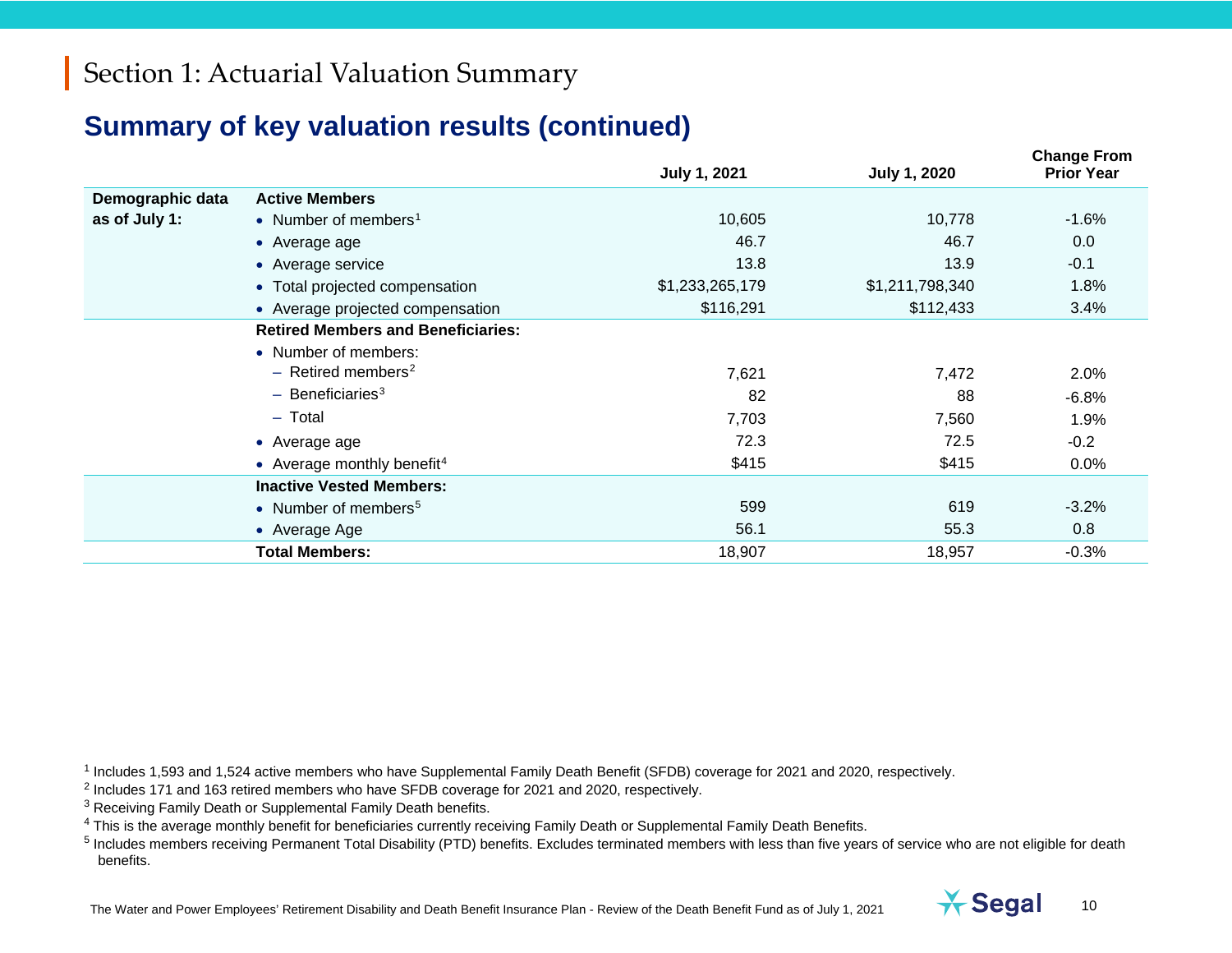#### **Important Information about actuarial valuations**

An actuarial valuation is a budgeting tool with respect to the financing of future projected obligations of a pension plan. It is an estimated forecast – the actual long-term cost of the plan will be determined by the actual benefits and expenses paid and the actual investment experience of the plan.

In order to prepare a valuation, Segal relies on a number of input items. These include:

| <b>Plan of benefits</b>      | Plan provisions define the rules that will be used to determine benefit payments, and those rules, or the<br>interpretation of them, may change over time. Even where they appear precise, outside factors may change how<br>they operate. It is important to keep Segal informed with respect to plan provisions and administrative procedures,<br>and to review the plan summary included in our report to confirm that Segal has correctly interpreted the plan of<br>benefits.                                                                                                                                                                                                                                                                                                                                                                                                                                                                                                                                                                                                                                                                                                                                                             |
|------------------------------|------------------------------------------------------------------------------------------------------------------------------------------------------------------------------------------------------------------------------------------------------------------------------------------------------------------------------------------------------------------------------------------------------------------------------------------------------------------------------------------------------------------------------------------------------------------------------------------------------------------------------------------------------------------------------------------------------------------------------------------------------------------------------------------------------------------------------------------------------------------------------------------------------------------------------------------------------------------------------------------------------------------------------------------------------------------------------------------------------------------------------------------------------------------------------------------------------------------------------------------------|
| Participant data             | An actuarial valuation for a plan is based on data provided to the actuary by the Retirement Office. Segal does not<br>audit such data for completeness or accuracy, other than reviewing it for obvious inconsistencies compared to<br>prior data and other information that appears unreasonable. It is important for Segal to receive the best possible<br>data and to be informed about any known incomplete or inaccurate data.                                                                                                                                                                                                                                                                                                                                                                                                                                                                                                                                                                                                                                                                                                                                                                                                           |
| <b>Assets</b>                | The valuation is based on the Market Value of Assets as of the valuation date, as provided by the Retirement<br>Office. The Fund uses an "Actuarial Value of Assets" that differs from market value to gradually reflect year-to-<br>year changes in the Market Value of Assets in determining the contribution requirements.                                                                                                                                                                                                                                                                                                                                                                                                                                                                                                                                                                                                                                                                                                                                                                                                                                                                                                                  |
| <b>Actuarial assumptions</b> | In preparing an actuarial valuation, Segal projects the benefits to be paid to existing plan participants for the rest<br>of their lives and the lives of their beneficiaries. This projection requires actuarial assumptions as to the probability<br>of death, disability, withdrawal, and retirement of each participant for each year. In addition, the benefits projected<br>to be paid for each of those events in each future year reflect actuarial assumptions as to salary increases and<br>cost-of-living adjustments. The projected benefits are then discounted to a present value, based on the assumed<br>rate of return that is expected to be achieved on the plan's assets. There is a reasonable range for each<br>assumption used in the projection and the results may vary materially based on which assumptions are selected.<br>It is important for any user of an actuarial valuation to understand this concept. Actuarial assumptions are<br>periodically reviewed to ensure that future valuations reflect emerging plan experience. While future changes in<br>actuarial assumptions may have a significant impact on the reported results that does not mean that the previous<br>assumptions were unreasonable. |
| <b>Models</b>                | Segal valuation results are based on proprietary actuarial modeling software. The actuarial valuation models<br>generate a comprehensive set of liability and cost calculations that are presented to meet regulatory, legislative<br>and client requirements. Our Actuarial Technology and Systems unit, comprised of both actuaries and<br>programmers, is responsible for the initial development and maintenance of these models. The models have a<br>modular structure that allows for a high degree of accuracy, flexibility and user control. The client team programs<br>the assumptions and the plan provisions, validates the models, and reviews test lives and results, under the<br>supervision of the responsible actuary.                                                                                                                                                                                                                                                                                                                                                                                                                                                                                                      |

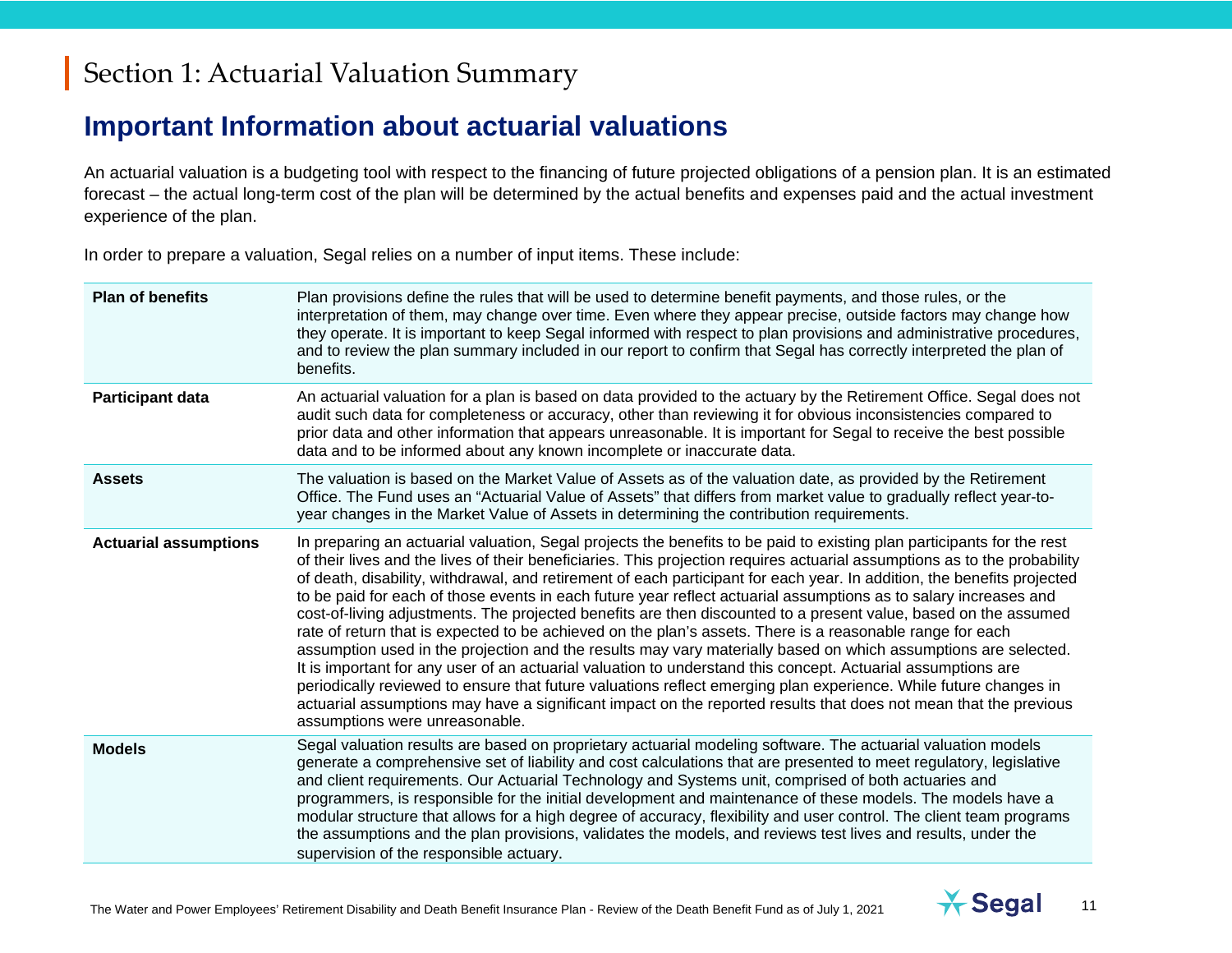The user of Segal's actuarial valuation (or other actuarial calculations) should keep the following in mind:

The actuarial valuation is prepared at the request of the WPERP. Segal is not responsible for the use or misuse of its report, particularly by any other party.

An actuarial valuation is a measurement of the plan's assets and liabilities at a specific date. Accordingly, except where otherwise noted, Segal did not perform an analysis of the potential range of future financial measures. The actual long-term cost of the plan will be determined by the actual benefits and expenses paid and the actual investment experience of the plan. Future contribution requirements may differ from those determined in the valuation because of:

- Differences between actual experience and anticipated experience;
- Changes in actuarial assumptions or methods; and
- Changes in statutory provisions.

Some actuarial results in this report are not rounded, but that does not imply precision.

If the WPERP is aware of any event or trend that was not considered in this valuation that may materially change the results of the valuation, Segal should be advised, so that we can evaluate it.

Segal does not provide investment, legal, accounting, or tax advice. Segal's valuation is based on our understanding of applicable guidance in these areas and of the plan's provisions, but they may be subject to alternative interpretations. The Fund should look to their other advisors for expertise in these areas.

As Segal has no discretionary authority with respect to the management or assets of the plan, it is not a fiduciary in its capacity as actuaries and consultants with respect to the plan.

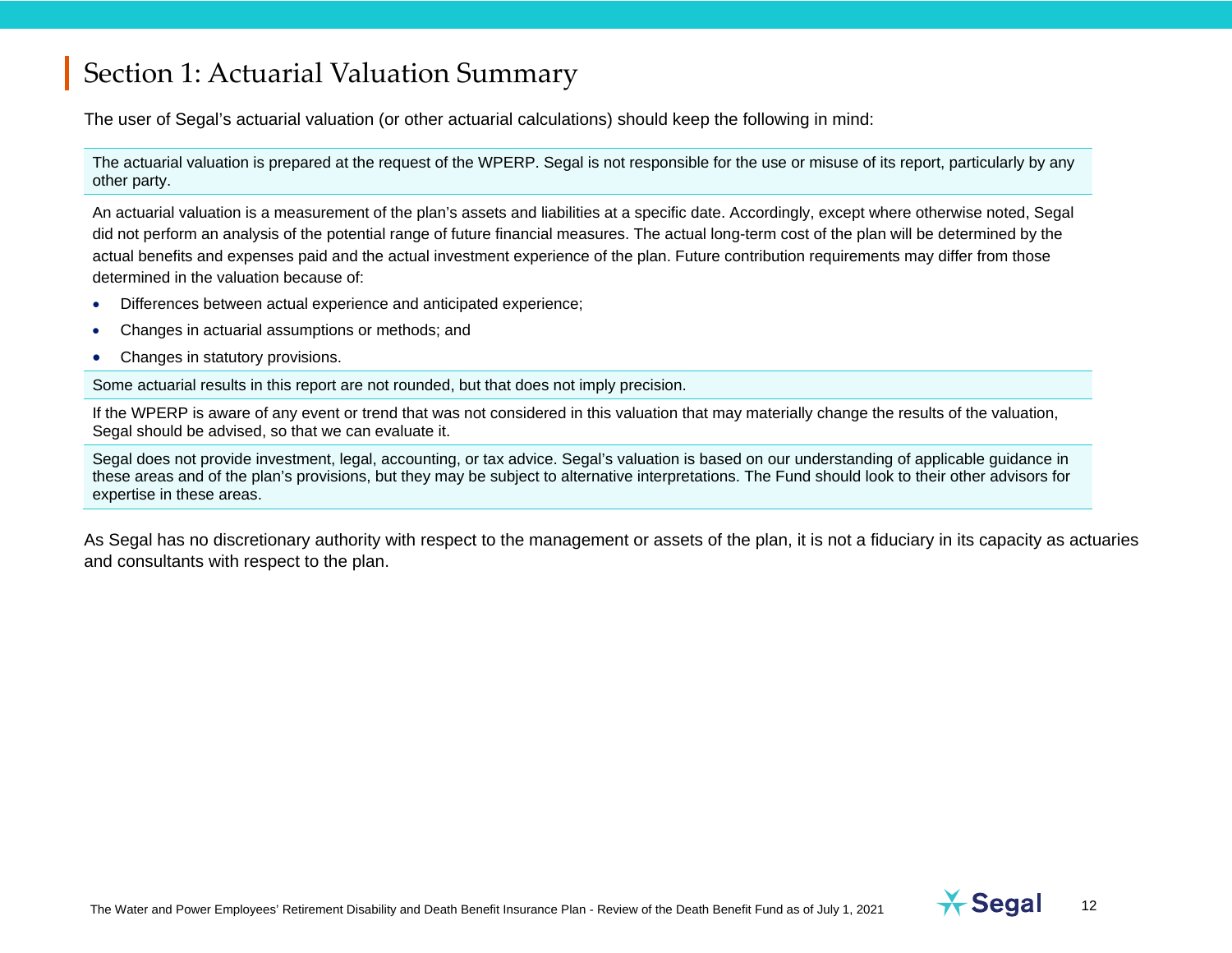## **A. Member Data**

The Actuarial Valuation and Review considers the number and demographic characteristics of covered members, including active members, inactive vested members, retired members and beneficiaries.

This section presents a summary of significant statistical data on these member groups.

More detailed information for this valuation year and the preceding valuation can be found in *Section 3, Exhibits A and B*.

| Year Ended<br>June 30 | <b>Active</b><br><b>Members</b> | <b>Inactive Vested</b><br>Members <sup>1</sup> | <b>Retired</b><br><b>Members</b><br>and<br><b>Beneficiaries</b> | Total<br><b>Non-Actives</b> | Ratio of<br><b>Non-Actives</b><br>to Actives | ו שווא<br><b>Retired</b><br><b>Members and</b><br><b>Beneficiaries</b><br>to Actives |
|-----------------------|---------------------------------|------------------------------------------------|-----------------------------------------------------------------|-----------------------------|----------------------------------------------|--------------------------------------------------------------------------------------|
| 2019                  | 10,362                          | 630                                            | 7,445                                                           | 8,075                       | 0.78                                         | 0.72                                                                                 |
| 2020                  | 10.778                          | 619                                            | 7.560                                                           | 8.179                       | 0.76                                         | 0.70                                                                                 |
| 2021                  | 10,605                          | 599                                            | 7,703                                                           | 8,302                       | 0.78                                         | 0.73                                                                                 |

#### Member Population: 2019 - [2021](#page--1-0)

<sup>1</sup> Includes members receiving Permanent Total Disability (PTD) benefits. Excludes terminated members with less than five years of service who are not eligible for death benefits.



<span id="page-12-0"></span>**Ratio of**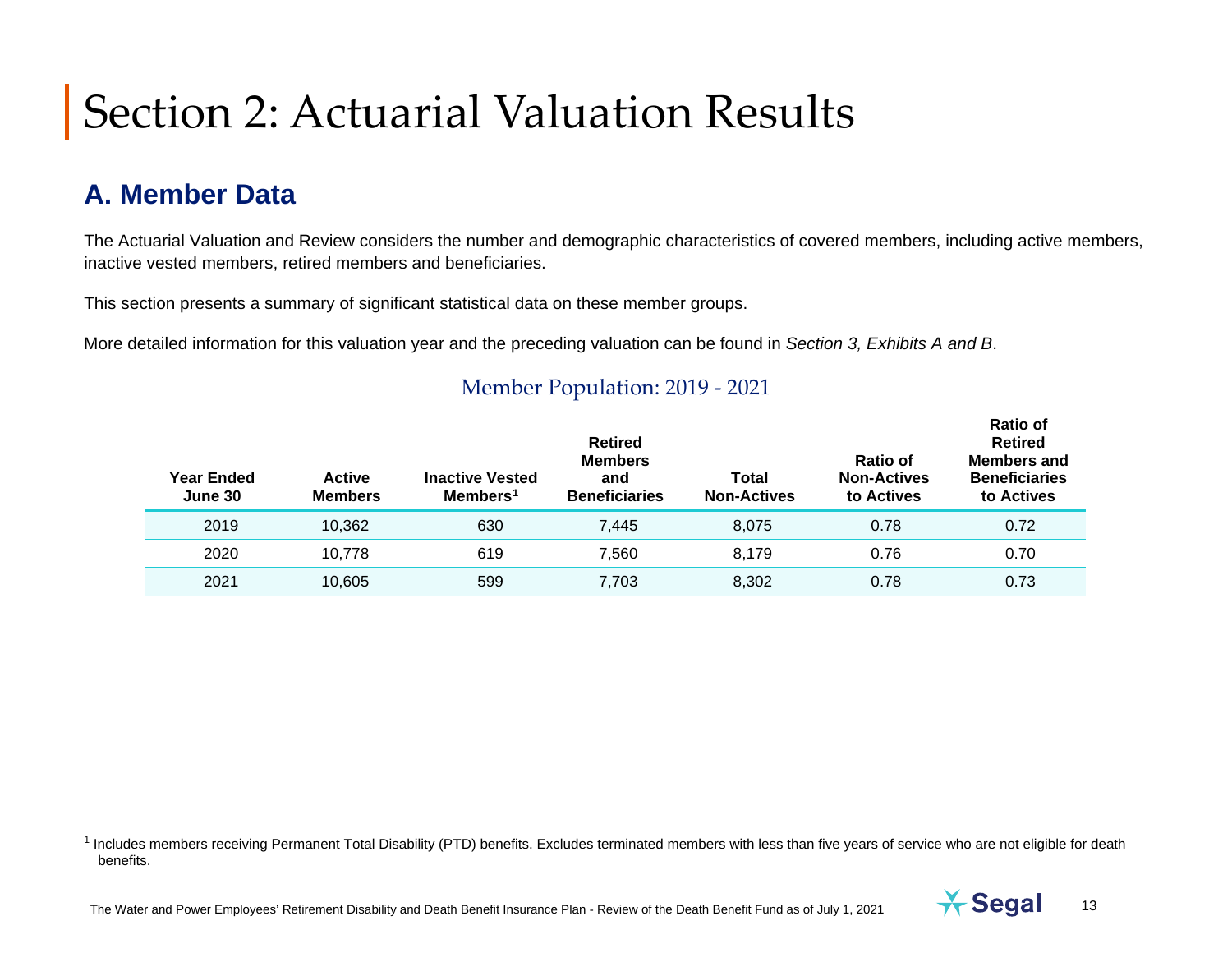#### **Historical Plan Population**

The chart below demonstrates the progression of the active population. The chart also shows the growth among the retired population over the same time period.

|                              | <b>Active Members</b> |                |                           | <b>Retired Members and Beneficiaries</b> |                |                                                  |
|------------------------------|-----------------------|----------------|---------------------------|------------------------------------------|----------------|--------------------------------------------------|
| <b>Year Ended</b><br>June 30 | Count                 | Average<br>Age | Average<br><b>Service</b> | Count                                    | Average<br>Age | Average<br><b>Monthly</b><br>Amount <sup>1</sup> |
| 2019                         | 10.362                | 47.2           | 14.6                      | 7.445                                    | 72.5           | \$415                                            |
| 2020                         | 10,778                | 46.7           | 13.9                      | 7.560                                    | 72.5           | \$415                                            |
| 2021                         | 10,605                | 46.7           | 13.8                      | 7,703                                    | 72.3           | \$415                                            |

#### <span id="page-13-0"></span>Member Data Statistics: 2019 - [2021](#page--1-0)

<sup>1</sup> This is the average monthly benefit for beneficiaries currently receiving Family Death or Supplemental Family Death Benefits.

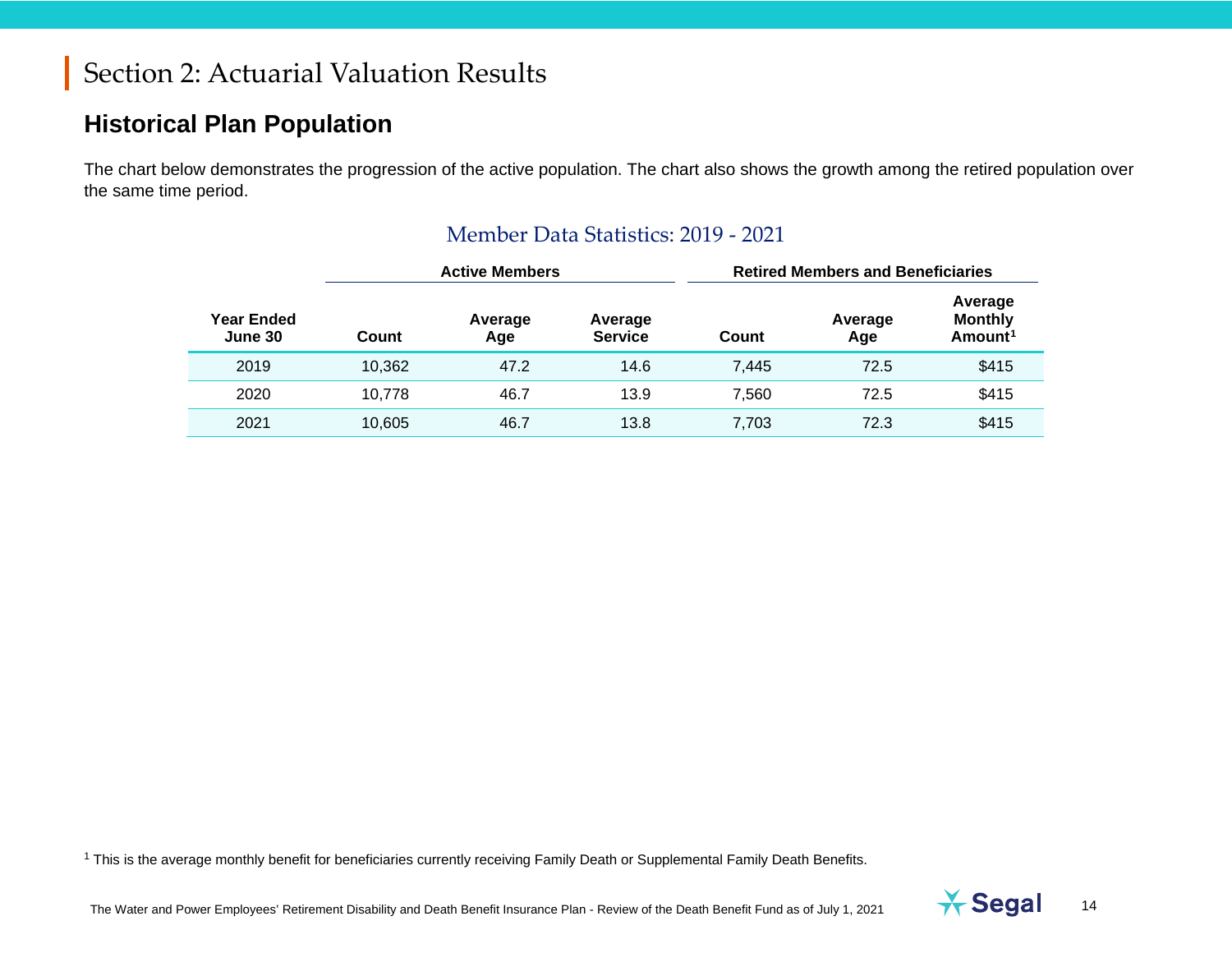#### **B. Financial Information**

Retirement plan funding anticipates that, over the long term, both contributions and investment earnings (less investment fees) will be needed to cover benefit payments. Retirement plan assets change as a result of the net impact of these income and expense components. Additional financial information, including a summary of transactions for the valuation year, is presented in Section 3, Exhibits C, D and E.

It is desirable to have level and predictable plan costs from one year to the next. For this reason, the Board has approved an asset valuation method that gradually adjusts to market value. Under this valuation method, the full value of market fluctuations is not recognized in a single year and, as a result, the valuation asset value and the plan costs are more stable. The amount of the adjustment to recognize market value is treated as income, which may be positive or negative. Realized and unrealized gains and losses are treated equally and, therefore, the sale of assets has no immediate effect on the actuarial value.

#### Allocation of Market Value of Assets as of June 30, [2021](#page--1-0)

| <b>Estimated Liability for Family Allowances</b>                        | \$3,978,785  |
|-------------------------------------------------------------------------|--------------|
| <b>Contribution Account for Family Allowances</b>                       | 7,061,142    |
| General Reserve                                                         | 24,795,345   |
| <b>Total Reserves and Designated Balances</b>                           | \$35,835,272 |
| Unrealized Appreciation/(Depreciation) in the Fair Value of Investments | 4,902,975    |
| <b>Total Reserves and Designated balances at Fair Value</b>             | \$40,738,247 |

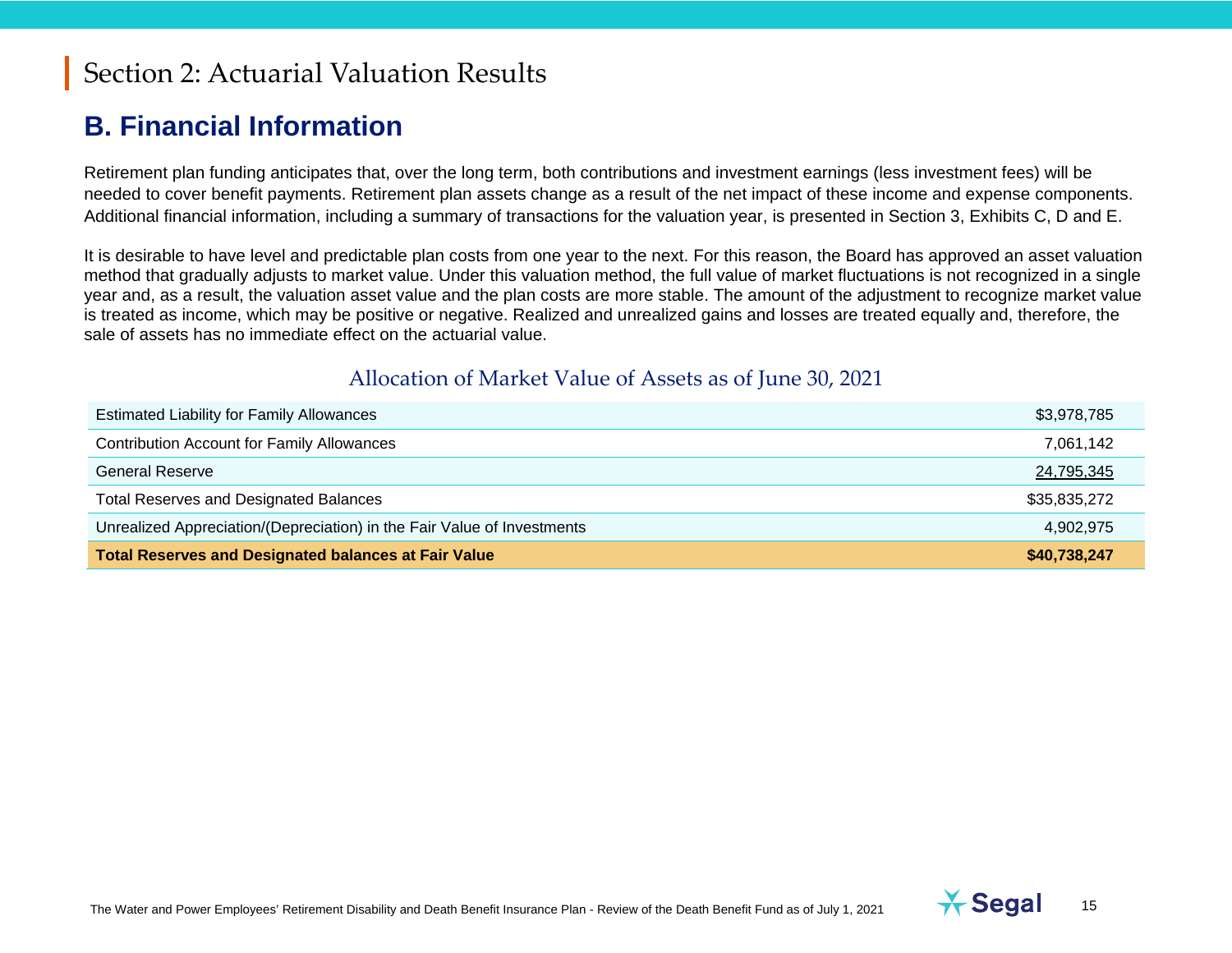#### <span id="page-15-2"></span><span id="page-15-1"></span><span id="page-15-0"></span>Determination of Actuarial Value of Assets for Year Ended June 30, [2021](#page--1-0)

| 1            | Market Value of Assets as of June 30, 2021                                    |                                                      |                                                  |                                        |                           | \$40,738,247                           |
|--------------|-------------------------------------------------------------------------------|------------------------------------------------------|--------------------------------------------------|----------------------------------------|---------------------------|----------------------------------------|
|              |                                                                               | <b>Total Actual</b><br><b>Market Return</b><br>(net) | <b>Expected</b><br><b>Market Return</b><br>(net) | Investment <sup>1</sup><br>Gain (Loss) | <b>Deferred</b><br>Factor | <b>Deferred</b><br>Return <sup>2</sup> |
| $\mathbf{2}$ | Calculation of unrecognized return                                            |                                                      |                                                  |                                        |                           |                                        |
| a)           | Year ended June 30, 2019                                                      | N/A                                                  | N/A                                              | N/A                                    | N/A                       | \$0                                    |
| b)           | Year ended June 30, 2020                                                      | \$2,793,526                                          | \$1,109,116                                      | \$1,684,410                            | 60%                       | 1,010,646                              |
| $\mathbf{C}$ | Year ended June 30, 2021                                                      | 343,631                                              | 1,360,790                                        | $-1,017,159$                           | 80%                       | $-813,727$                             |
| d)           | Total unrecognized return <sup>3</sup>                                        |                                                      |                                                  |                                        |                           | \$196,919                              |
| $\mathbf{3}$ | Actuarial Value of Assets as of June 30, 2021 (1) - (2d)                      |                                                      |                                                  |                                        |                           | \$40,541,328                           |
| 4            | Actuarial Value of Assets as a percentage of Market Value of Assets (3) / (1) |                                                      |                                                  |                                        |                           | 99.5%                                  |

 $1$  Total return minus expected return on a market value basis. As of June 30, 2019, there are no deferred investment gains/losses as the method was effective with the 2019 valuation on a prospective basis.

<sup>2</sup> Recognition at 20% per year over 5 years.

 $3$  Deferred return as of June 30, [2021](#page--1-0) recognized in each of the next four years:

| (a) | Amount recognized during 2021/2022 | \$133.450 |
|-----|------------------------------------|-----------|
| (b) | Amount recognized during 2022/2023 | 133.450   |
| (C) | Amount recognized during 2023/2024 | 133.450   |
| (d) | Amount recognized during 2024/2025 | -203.431  |

(e) Total unrecognized return as of June 30, [2021](#page--1-0) \$196,919

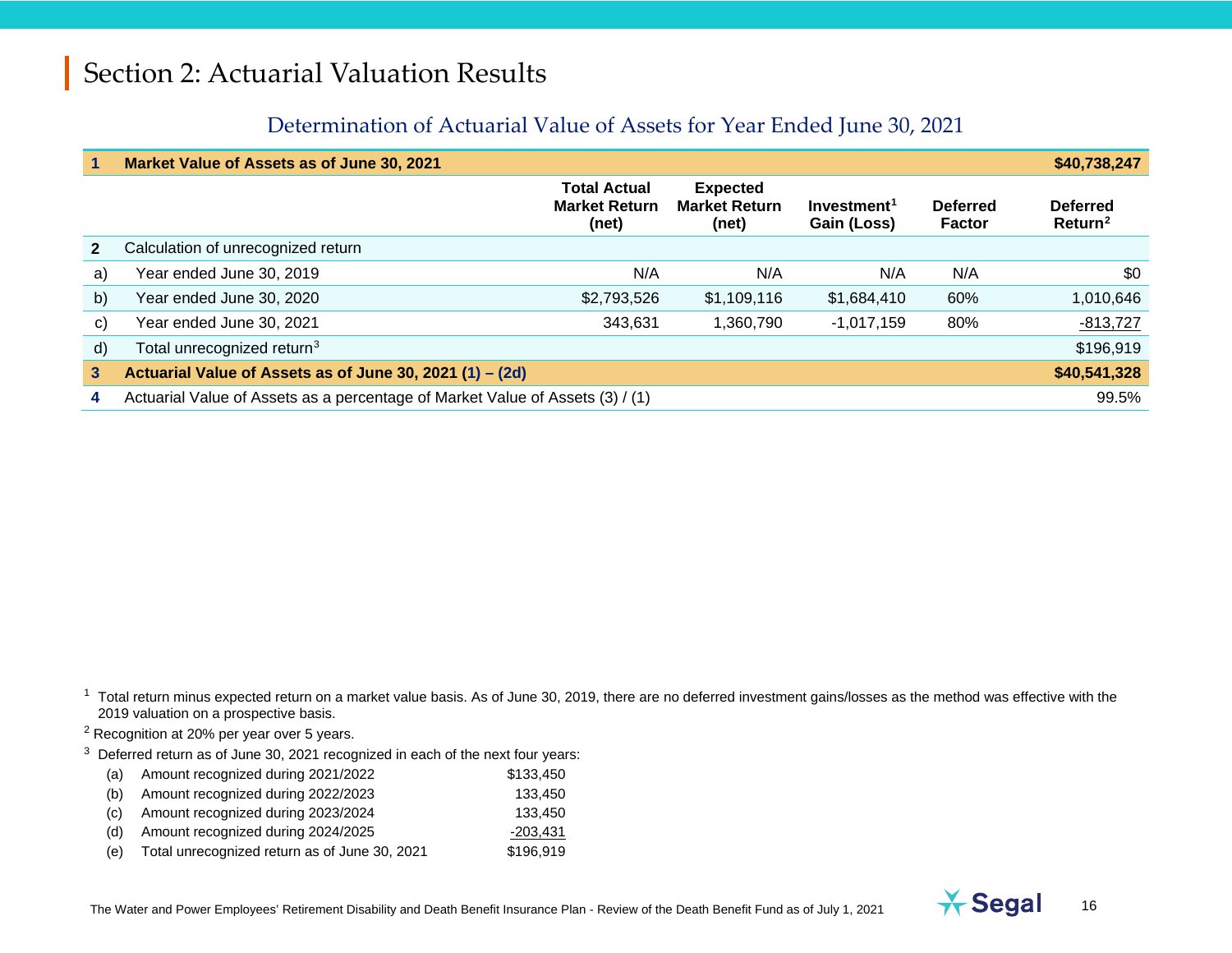#### **Investment Experience**

A major component of projected asset growth is the assumed rate of return. The assumed return should represent the expected long-term rate of return, based on the Fund's investment policy. The rate of return on the Market Value of Assets was 0.88% for the year ended June 30, 2021.

For valuation purposes, the assumed rate of return on the Actuarial Value of Assets was 3.50% for the [2020-](#page--1-3)2021 plan year (based on the July 1, [2020](#page--1-3) valuation). The actual rate of return on an actuarial basis for the [2020-](#page--1-3)2021 plan year was 3.98%. Since the actual return for the year was greater than the assumed return, the Fund experienced an actuarial gain during the year ended June 30, 2021 with regard to its investments.

|   |                                   | <b>Market Value</b> | <b>Actuarial Value</b> |
|---|-----------------------------------|---------------------|------------------------|
|   | Net investment income             | \$343,631           | \$1,494,240            |
| 2 | Average value of assets           | 38,879,719          | 37,532,191             |
| 3 | Rate of return: $1 \div 2$        | 0.88%               | 3.98%                  |
| 4 | Assumed rate of return            | 3.50%               | 3.50%                  |
| 5 | Expected investment income: 2 x 4 | \$1,360,790         | \$1,313,627            |
| 6 | Actuarial gain/(loss): 1 - 5      | $-$1,017,159$       | \$180,613              |

#### Investment Experience for Year Ended June 30, 2021

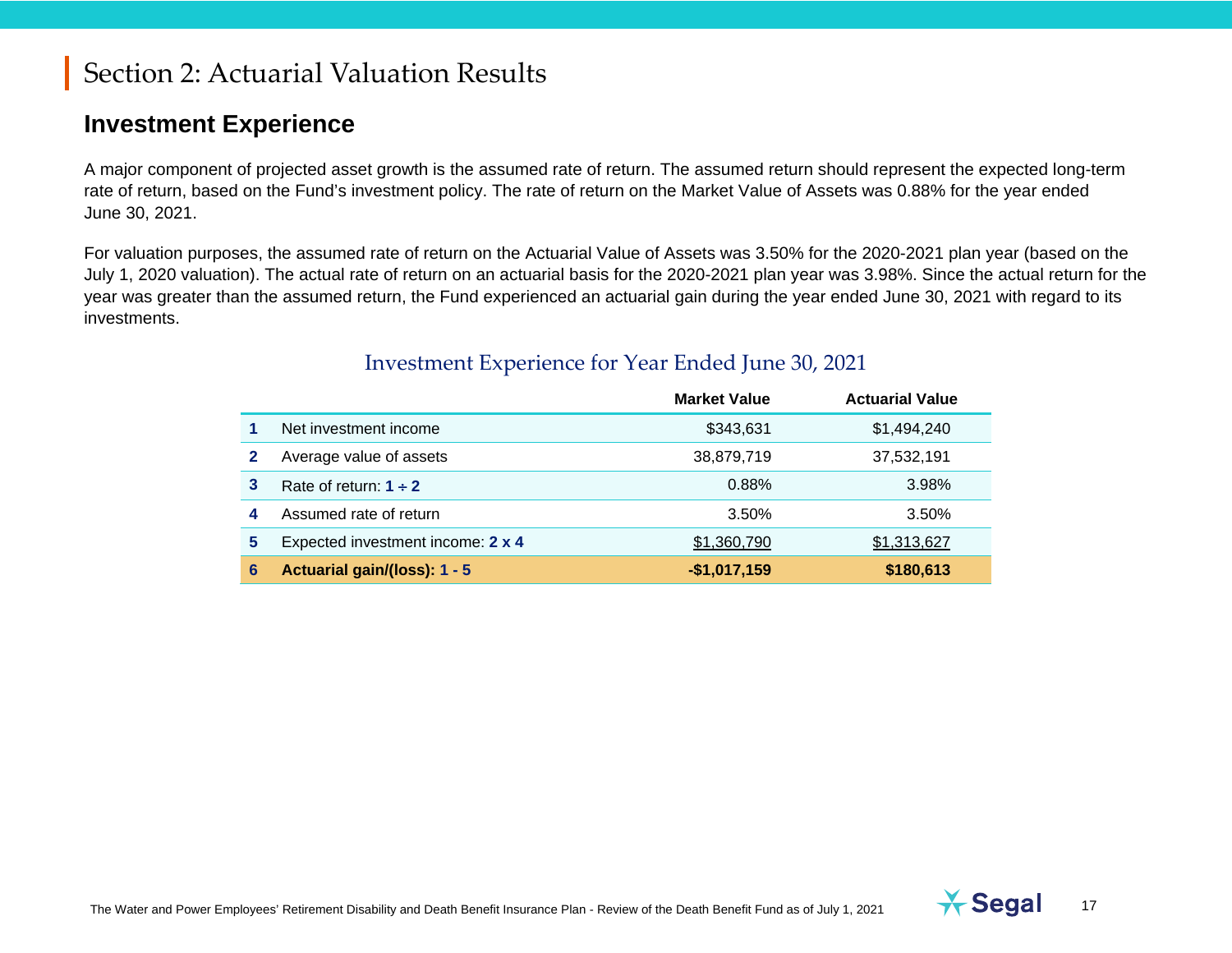## **C. Development of Unfunded Actuarial Accrued Liability**

#### <span id="page-17-2"></span><span id="page-17-1"></span><span id="page-17-0"></span>Development for Year Ended June 30, 2021

|              | Unfunded Actuarial Accrued Liability at beginning of year                 |                 | \$97,719,769  |
|--------------|---------------------------------------------------------------------------|-----------------|---------------|
| $\mathbf{2}$ | Total Normal cost at beginning of year                                    |                 | 5,040,195     |
| 3            | Expected employer and employee contributions                              |                 | $-13,937,216$ |
| 4            | Interest                                                                  |                 |               |
|              | a) For whole year on $1 + 2$                                              | \$3,596,598     |               |
|              | b) For half year on 3                                                     | <u>-239,707</u> |               |
|              | c) Total interest                                                         |                 | 3,356,891     |
| 5            | Expected Unfunded Actuarial Accrued Liability at end of year              |                 | \$92,179,639  |
| 6            | Changes due to:                                                           |                 |               |
|              | a) Actual employer contributions less than expected <sup>1</sup>          | \$669,565       |               |
|              | b) Investment return greater than expected (after smoothing) <sup>2</sup> | $-180,613$      |               |
|              | c) Other experience net loss <sup>3</sup>                                 | 828,147         |               |
|              | Total changes                                                             |                 | 1,317,099     |
| 7            | Unfunded actuarial accrued liability at end of year                       |                 | \$93,496,738  |

<sup>1</sup> The actual employer contributions were less than expected due to actual covered payroll for 2020-2021 lower than the payroll projected in the July 1, 2020 valuation.

 $2$  The actual rate of return on an actuarial basis for the year ended June 30, 2021 is 3.98% compared to the assumed rate of return of 3.50%.

<sup>3</sup> Includes effect of differences in actual versus expected experience including mortality, disability, termination, and retirement experience.

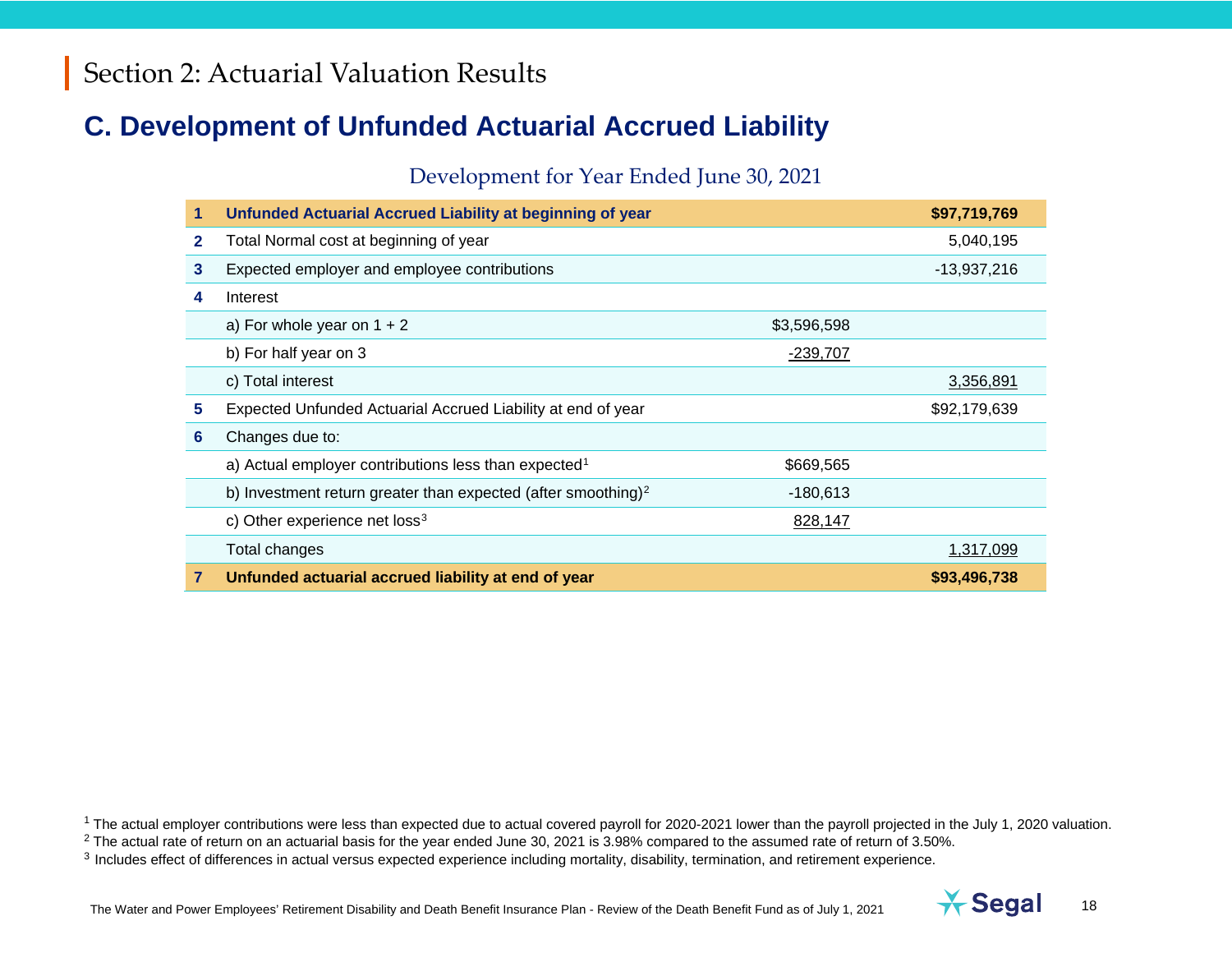## **D. Required Contribution**

The required contribution is equal to the employer Normal Cost payment and the amortization of the Unfunded Actuarial Accrued Liability. As of July 1, 2021, the recommended employer contribution rate is 1.11% of compensation or \$13.7 million in dollars.

Under the current funding policy, the required contribution rate slightly decreased as a percentage of pay.

The Board sets the funding policy used to calculate the required contribution based on layered amortization periods. See Section 4, Exhibit 1 for further details on the elements of the funding policy.

The contribution requirement as of July 1, 2021 is based on the data previously described, the actuarial assumptions and plan provisions described in Section 4, including all changes affecting future costs adopted at the time of the actuarial valuation, actuarial gains and losses, and changes in the actuarial assumptions.

|                |                                                                | 2021            |                                       |                 | 2020                           |
|----------------|----------------------------------------------------------------|-----------------|---------------------------------------|-----------------|--------------------------------|
|                |                                                                | Amount          | % of Projected<br><b>Compensation</b> | Amount          | % of Projected<br>Compensation |
|                | <b>Total Normal Cost</b>                                       | \$5,052,420     | 0.41%                                 | \$5,040,195     | 0.42%                          |
| 2 <sup>1</sup> | Expected member contributions                                  | $-373,852$      | $-0.03%$                              | $-373,845$      | $-0.03%$                       |
| 3              | Employer Normal Cost: $1 - 2$                                  | \$4,678,568     | 0.38%                                 | \$4,666,350     | 0.39%                          |
| 4              | <b>Actuarial Accrued Liability</b>                             | \$134,038,066   |                                       | \$133,737,063   |                                |
| 5.             | <b>Actuarial Value of Assets</b>                               | 40,541,328      |                                       | 36,017,294      |                                |
| 6              | Unfunded Actuarial Accrued Liability: $4 - 5$                  | \$93,496,738    |                                       | \$97,719,769    |                                |
|                | Amortization payment on Unfunded Actuarial Accrued Liability   | 8,767,805       | 0.71%                                 | 8,657,315       | 0.71%                          |
| 8              | Interest adjustment to middle of year                          | 235,312         | 0.02%                                 | 233,164         | 0.02%                          |
| 9              | Total required employer contribution: <sup>1</sup> $3 + 7 + 8$ | 13,681,685      | 1.11%                                 | \$13,556,829    | 1.12%                          |
|                | <b>Projected compensation</b>                                  | \$1,233,265,179 |                                       | \$1,211,798,340 |                                |

#### <span id="page-18-0"></span>Required Employer Contribution for Year Beginning July 1

 $1$  Contributions are assumed to be paid at the middle of the year.

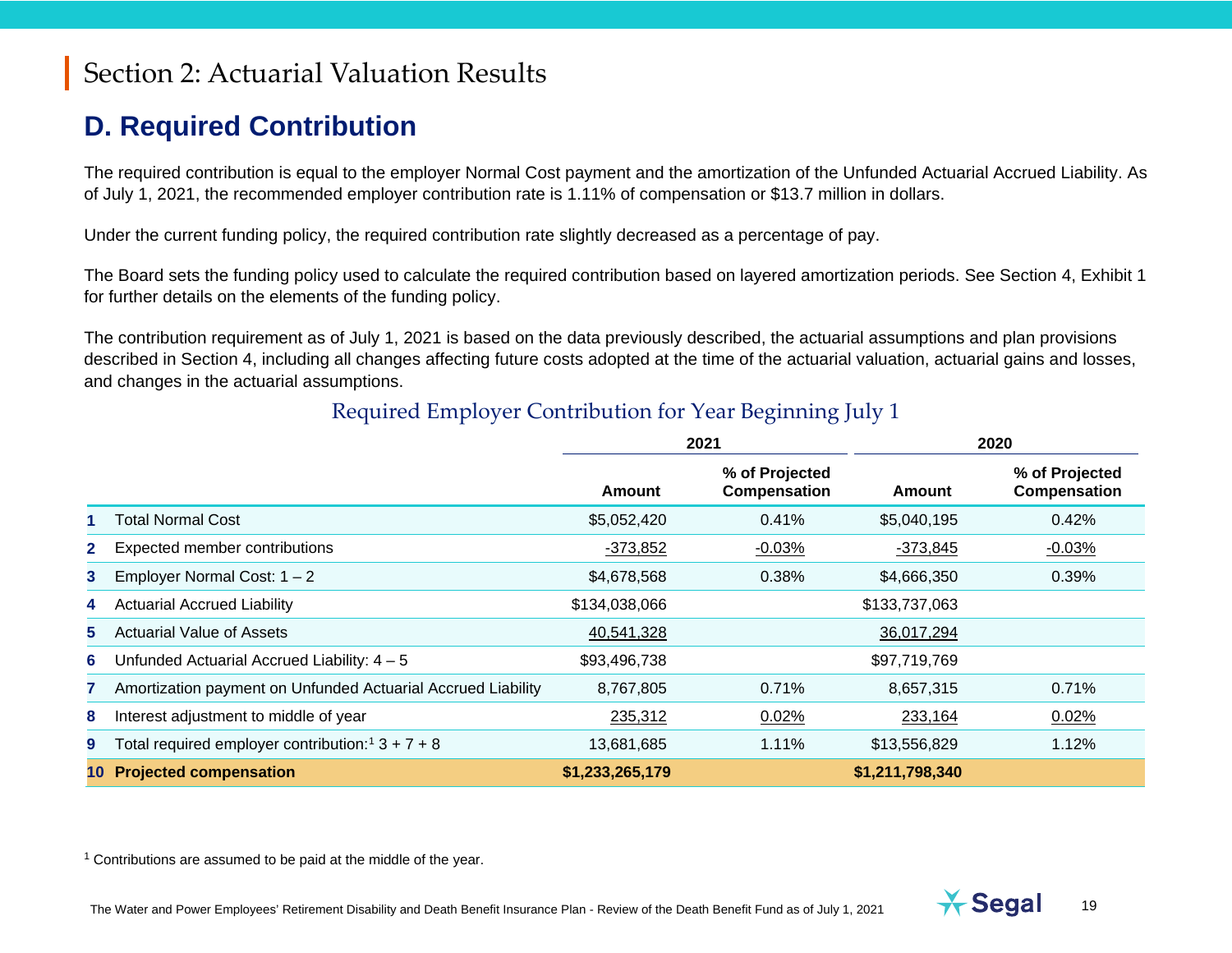#### **Reconciliation of Department's Required Contribution Rate**

The chart below details the changes in the aggregate required employer contribution rate from the prior valuation to the current year's valuation.

#### <span id="page-19-0"></span>Reconciliation of Department's Required Contribution Rate from July 1, [2020](#page--1-3) to July 1, 2021

|                                                                  | <b>Contribution Rate</b> |
|------------------------------------------------------------------|--------------------------|
| <b>Aggregate Required Contribution Rate as of July 1, 2020</b>   | 1.12%                    |
| 1. Effect of actual contributions being lower than expected      | 0.00%                    |
| 2. Effect of investment return being greater than expected       | $0.00\%$                 |
| 3. Effect of increase in total payroll on UAAL amortization rate | $-0.01\%$                |
| 4. Effect of other experience net loss <sup>1</sup>              | 0.00%                    |
| <b>Total Change</b>                                              | $-0.01\%$                |
| Aggregate Required Contribution Rate as of July 1, 2021          | 1.11%                    |

<sup>1</sup> Includes effect of differences in actual versus expected experience including mortality, disability, termination, and retirement experience.

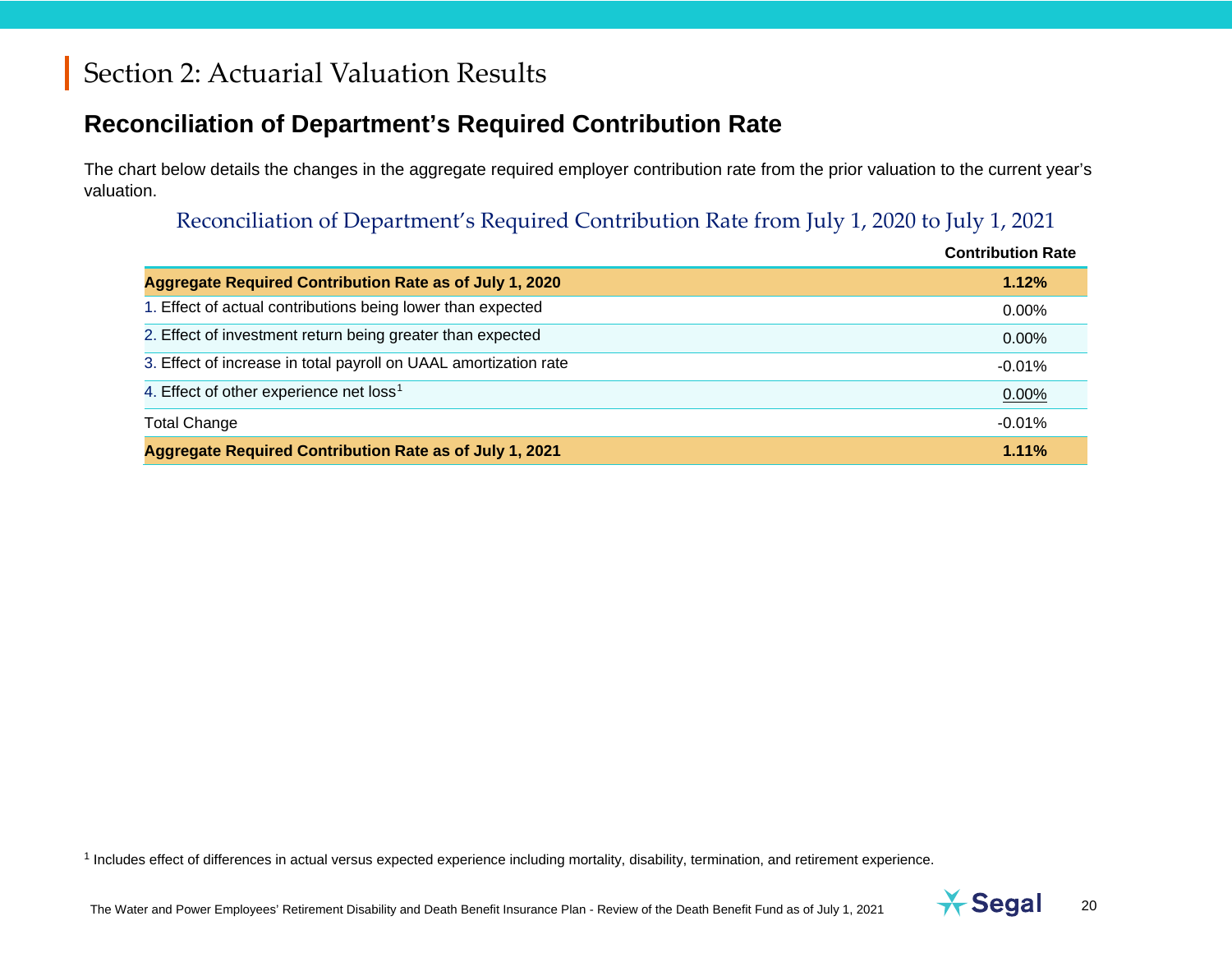#### **E. Funded Status**

A commonly reported piece of information regarding the plan's financial status is the funded ratio. These ratios compare the Market and Actuarial Value of Assets to the Actuarial Accrued Liability of the plan. Higher ratios indicate a relatively well-funded plan while lower ratios may indicate recent changes to actuarial assumptions, funding of the plan below actuarial requirements, poor asset performance, or a variety of other causes.

The funded status measures shown in this valuation are appropriate for assessing the need for or amount of future contributions. However, they are not necessarily appropriate for assessing the sufficiency of plan assets to cover the estimated cost of settling the plan's benefit obligations.

The chart below shows the plan's schedule of funding progress for the last three years.

#### Schedule of Funding Progress for Plan Years Ending June 30, 2019 – 2021

| <b>Actuarial</b><br><b>Valuation</b><br>Date as of<br>July 1 | <b>Actuarial Value</b><br>of Assets<br>(a) | <b>Actuarial</b><br><b>Accrued Liability</b><br>(AAL)<br>(b) | <b>Unfunded AAL</b><br>(UAAL)<br>$(b) - (a)$ | <b>Funded</b><br>Ratio (%)<br>(a) $/$ (b) | <b>Projected</b><br><b>Covered Payroll</b><br>(c) | UAAL as a<br>Percentage of<br>Projected<br><b>Covered Payroll</b><br>(%)<br>$[(b) - (a)] / (c)$ |
|--------------------------------------------------------------|--------------------------------------------|--------------------------------------------------------------|----------------------------------------------|-------------------------------------------|---------------------------------------------------|-------------------------------------------------------------------------------------------------|
| 2019                                                         | \$28,518,673                               | \$134,257,596                                                | \$105,738,923                                | 21.2%                                     | \$1,141,875,615                                   | 9.3%                                                                                            |
| 2020                                                         | 36.017.294                                 | 133,737,063                                                  | 97,719,769                                   | 26.9%                                     | 1,211,798,340                                     | 8.1%                                                                                            |
| 2021                                                         | 40,541,328                                 | 134,038,066                                                  | 93,496,738                                   | 30.2%                                     | 1,233,265,179                                     | 7.6%                                                                                            |



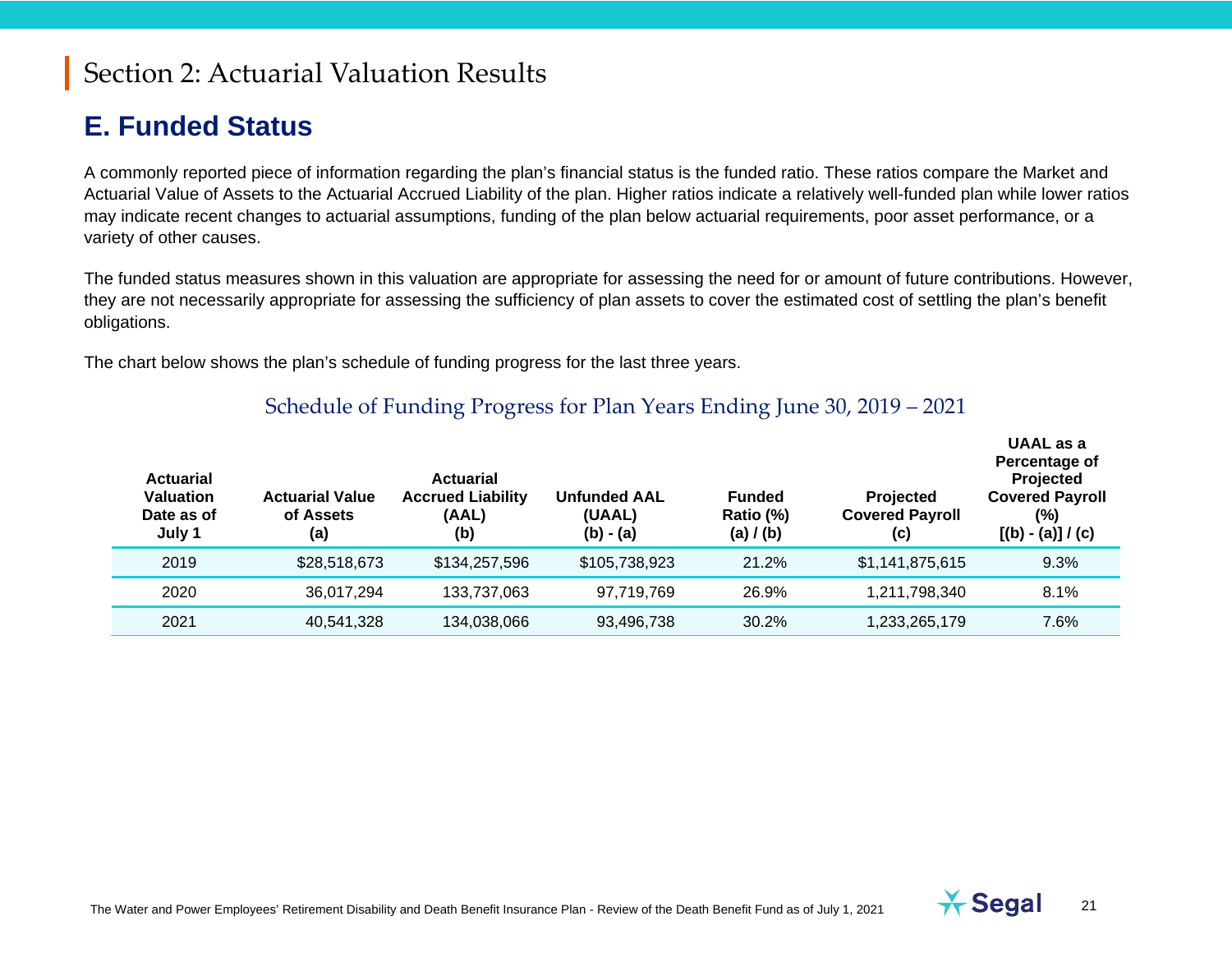#### **F. Actuarial Balance Sheet**

An overview of the plan's funding is given by an Actuarial Balance Sheet. In this approach, the amount and timing of all future payments that will be made by the plan for current participants is determined first. Then these payments are discounted at the valuation interest rate to the date of the valuation, thereby determining the present value, referred to as the Actuarial Present Value of Future Benefits of the plan.

Second, this Actuarial Present Value of Future Benefits is compared to the assets. The "assets" for this purpose include the net amount of assets already accumulated by the plan, the present value of future normal cost contributions (this includes both the present value of future member contributions and the present value of future employer normal cost contributions), and the present value of future employer amortization payments for the unfunded actuarial accrued liability.

|                                                                              | <b>July 1, 2021</b> | <b>July 1, 2020</b> |
|------------------------------------------------------------------------------|---------------------|---------------------|
| <b>Actuarial Present Value of Future Benefits</b>                            |                     |                     |
| • Present value of benefits for retired members and beneficiaries            | \$94,101,600        | \$93,050,267        |
| • Present value of benefits for inactive vested members                      | 4,400,467           | 4,445,455           |
| • Present Value of benefits for active members                               | 99,535,854          | 99,386,497          |
| <b>Total Actuarial Present Value of Future Benefits</b>                      | \$198,037,921       | \$196,882,219       |
| Current and future assets                                                    |                     |                     |
| • Total Actuarial Value of Assets                                            | \$40,541,328        | \$36,017,294        |
| • Present value of future normal cost contributions                          | 63,999,855          | 63,145,156          |
| • Present value of future Unfunded Actuarial Accrued Liability contributions | 93,496,738          | 97,719,769          |
| <b>Total of current and future assets</b>                                    | \$198,037,921       | \$196,882,219       |

#### Actuarial Balance Sheet



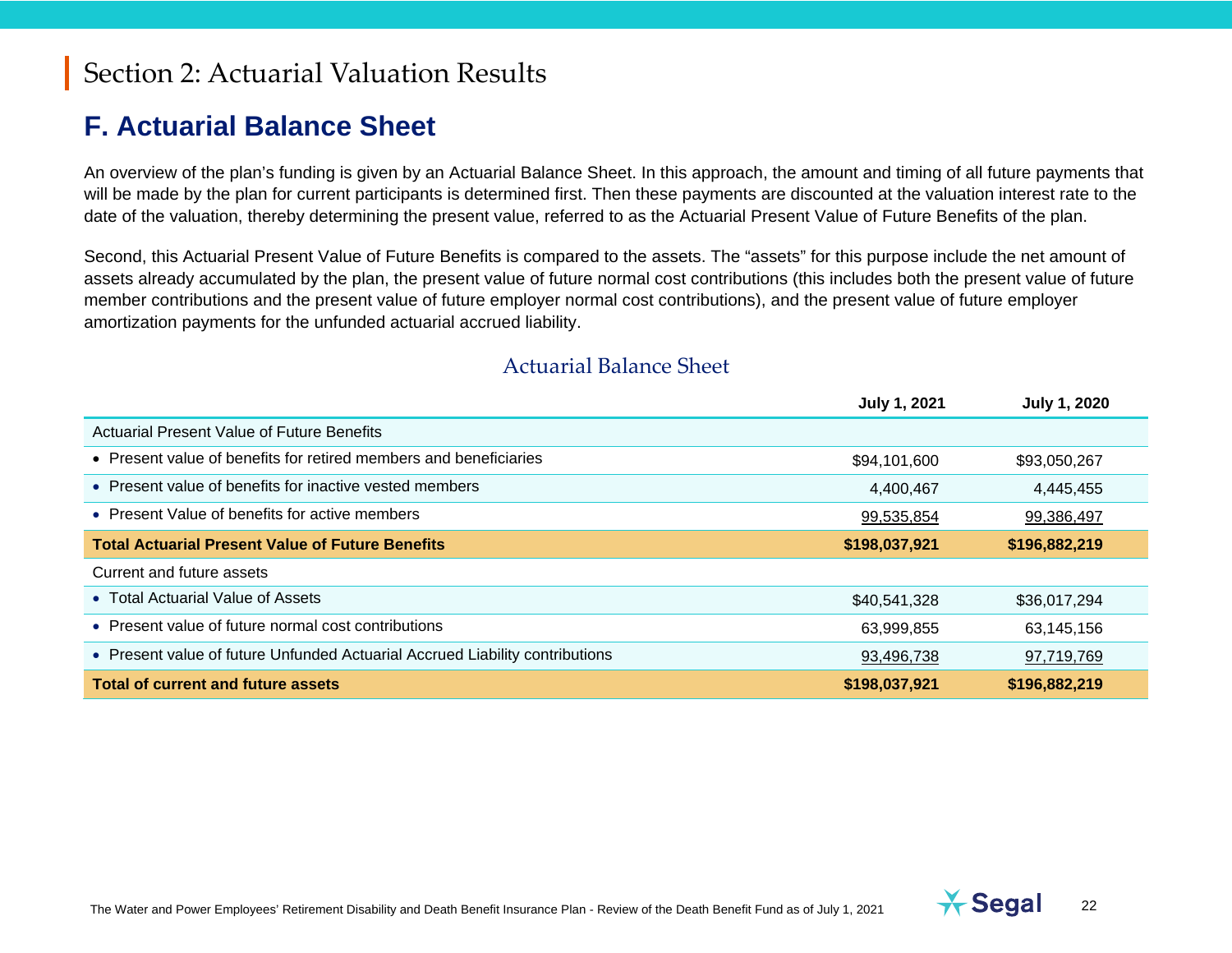#### **G. Risk Assessment**

Because the actuarial valuation results are dependent on a fixed set of assumptions and data as of a specific date, there is risk that emerging results may differ, perhaps significantly, as actual experience is fluid and will not exactly track current assumptions. This potential divergence may have a significant impact on the future financial condition of the plan.

This section does not contain a detailed analysis of the potential range of future measurements, but does include a concise discussion of some of the primary risks that may affect the future financial condition of the Death Benefit Fund. We do not recommend that a more detailed assessment of the risks be performed due to the relatively small liabilities of the death benefits as compared to the main retirement benefits paid by WPERP.

This section provides descriptions and basic assessments of the primary risks that are likely to have an ongoing influence on the financial health of the Death Benefit Fund. Historical trends and maturity measures are shown in Section 2, Subsection L of the July 1, 2021 Actuarial Valuation Report for WPERP.

#### **Risk Assessments**

• Longevity Risk (the risk that mortality experience will be different than expected)

The actuarial valuation includes current life expectancy assumptions and an expectation of future improvement in life expectancy, which are significant assumptions given the relatively long duration of liabilities for pension plans. Emerging plan experience that does not match these expectations will result in increases or decreases in the actuarially determined contribution over time. Because the Death Benefit Fund provides for death benefits payable to surviving spouses and children rather than a retirement annuity such as that paid by the Retirement Plan, members living longer than expected generally results in a decrease in liabilities and contribution rates.

**Other Risks** 

In addition to longevity, the valuation includes a variety of other assumptions that are unlikely to match future experience exactly. Examples of other demographic assumptions include retirement, termination and disability assumptions.

Some plans also carry significant contribution risk, defined as the potential for actual future contributions deviating from expected future contributions. However, the employer has a proven track-record of making the Actuarially Determined Contributions based on the Board's Actuarial Funding Policy, so contribution risk is minimal.

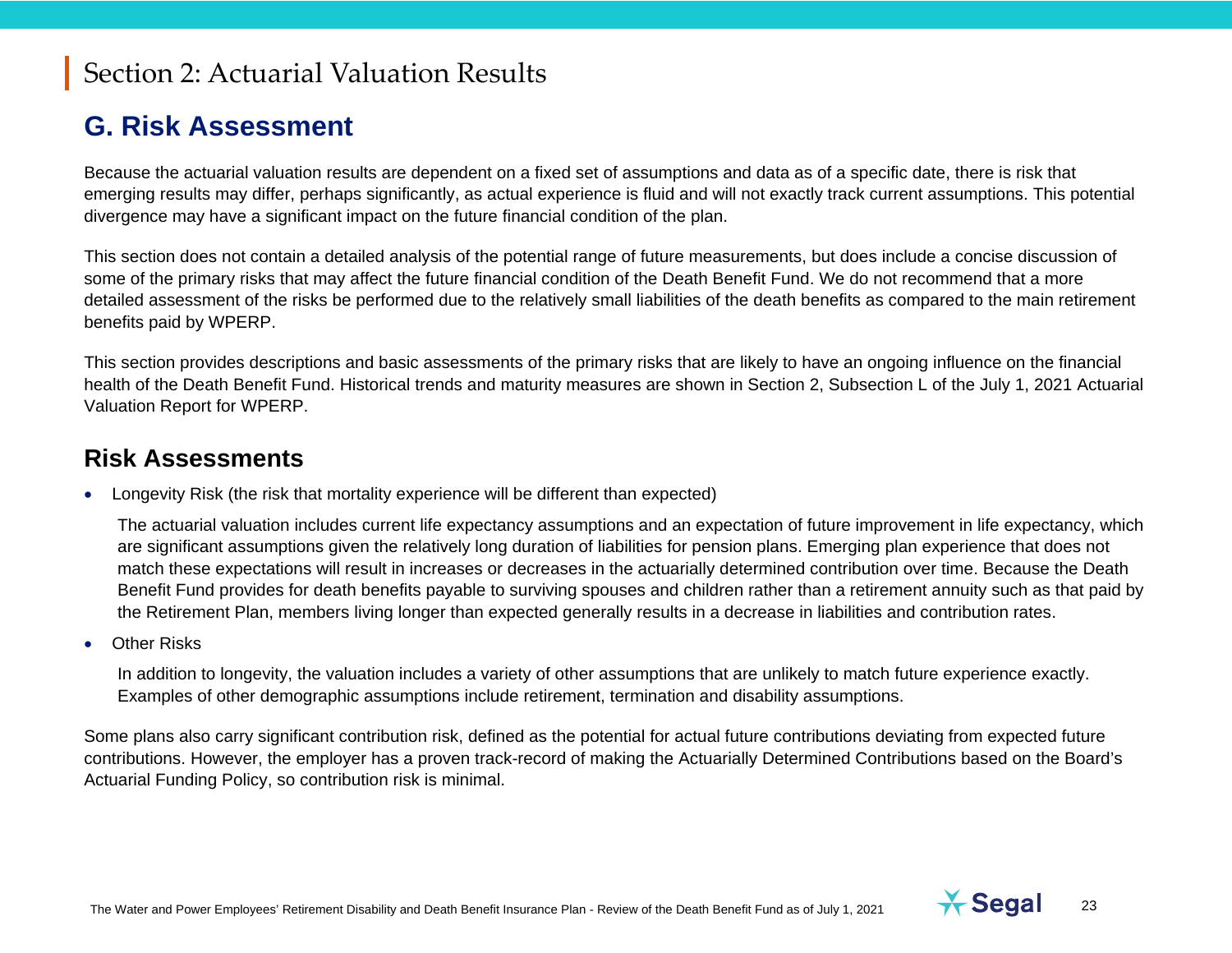#### **Exhibit A: Table of Plan Coverage**

|                                  |                 | Year Ended July 1 |                                         |  |
|----------------------------------|-----------------|-------------------|-----------------------------------------|--|
|                                  | 2021            | 2020              | <b>Change From</b><br><b>Prior Year</b> |  |
| Active members in valuation:     |                 |                   |                                         |  |
| • Number <sup>1</sup>            | 10,605          | 10,778            | $-1.6%$                                 |  |
| • Average age                    | 46.7            | 46.7              | 0.0                                     |  |
| • Average years of service       | 13.8            | 13.9              | $-0.1$                                  |  |
| • Total projected compensation   | \$1,233,265,179 | \$1,211,798,340   | 1.8%                                    |  |
| • Average projected compensation | \$116,291       | \$112,433         | 3.4%                                    |  |
| Inactive vested members:         |                 |                   |                                         |  |
| Number <sup>2</sup>              | 599             | 619               | $-3.2%$                                 |  |
| Average Age                      | 56.1            | 55.3              | 0.8                                     |  |
| <b>Retired members:</b>          |                 |                   |                                         |  |
| • Number in pay status $3$       | 7,621           | 7,472             | 2.0%                                    |  |
| • Average age                    | 72.7            | 72.9              | $-0.2$                                  |  |
| <b>Beneficiaries:</b>            |                 |                   |                                         |  |
| • Number in pay status $4$       | 82              | 88                | $-6.8%$                                 |  |
| • Average age                    | 38.6            | 37.5              | 1.1                                     |  |
| • Average monthly benefit        | \$415           | \$415             | 0.0%                                    |  |

<span id="page-23-3"></span><span id="page-23-2"></span><span id="page-23-1"></span><span id="page-23-0"></span>Total Plan

<sup>1</sup> Includes 1,593 and 1,524 active members who have Supplemental Family Death Benefit (SFDB) coverage for 2021 and [2020,](#page--1-3) respectively.



<sup>&</sup>lt;sup>2</sup> Includes members receiving Permanent Total Disability (PTD) benefits. Excludes terminated members with less than five years of service who are not eligible for death benefits.

<sup>3</sup> Includes 171 and 163 retired members who have SFDB coverage for 2021 an[d 2020,](#page--1-3) respectively.

<sup>4</sup> Receiving Family Death or Supplemental Family Death benefits.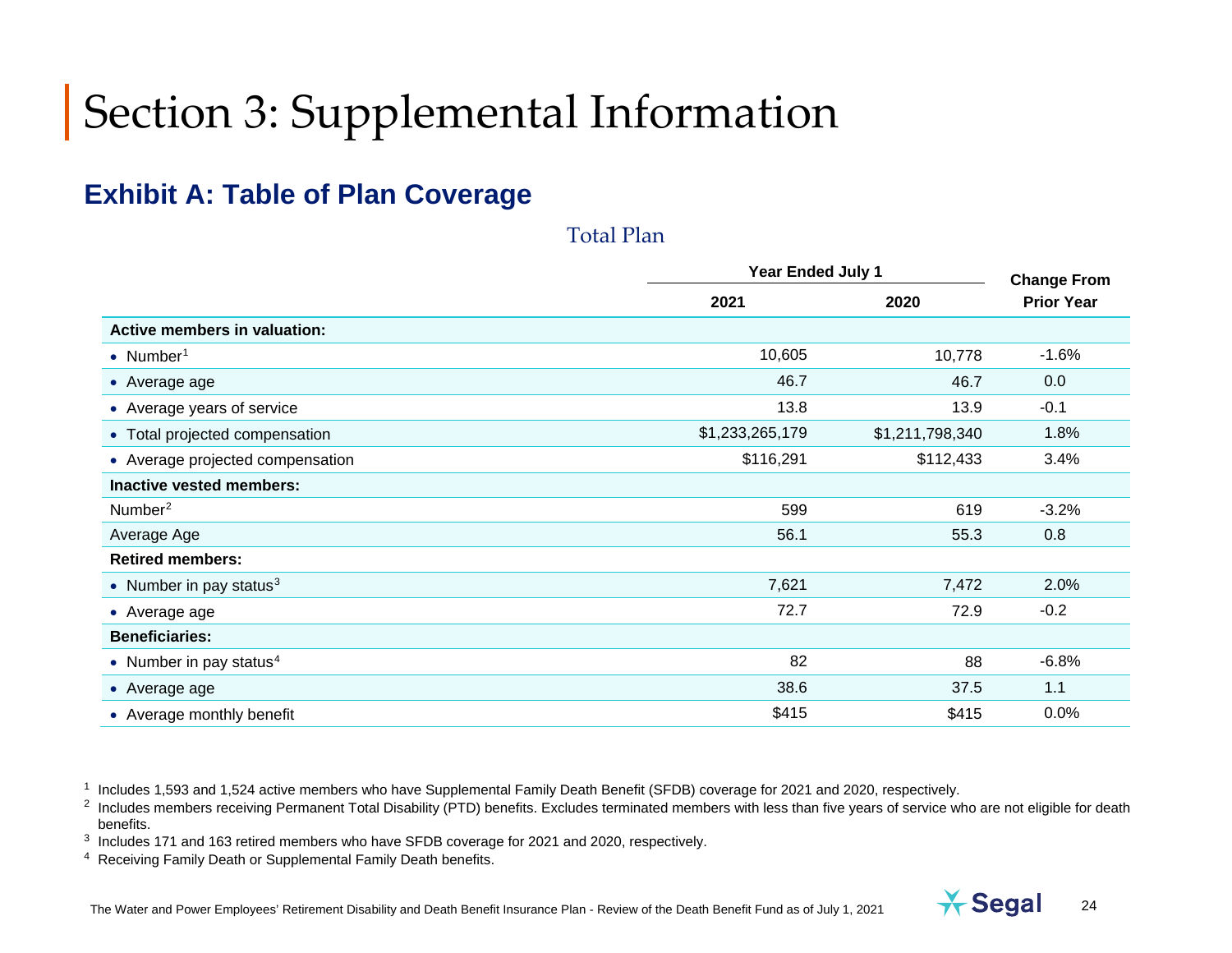#### **Exhibit B: Members in Active Service as of July 1, 2021 by Age, Years of Service, and Average Projected Compensation**

#### Total Plan

|              |              |          |           |           | <b>Years of Service</b>  |           |           |                   |           |           |
|--------------|--------------|----------|-----------|-----------|--------------------------|-----------|-----------|-------------------|-----------|-----------|
| Age          | <b>Total</b> | $0 - 4$  | $5 - 9$   | $10 - 14$ | $15 - 19$                | $20 - 24$ | $25 - 29$ | $30 - 34$         | $35 - 39$ | 40 & over |
| Under 25     | 127          | 124      | 3         |           |                          |           |           |                   |           |           |
|              | \$100,233    | \$99,953 | \$111,820 |           |                          |           |           |                   |           |           |
| $25 - 29$    | 711          | 612      | 99        |           | $\hspace{0.05cm}$        |           |           | $\hspace{0.05cm}$ |           |           |
|              | 107,812      | 103,931  | 131,804   |           |                          |           |           | —                 |           |           |
| $30 - 34$    | 1,090        | 680      | 355       | 55        | $\overline{\phantom{0}}$ |           | —         |                   |           |           |
|              | 108,401      | 99,941   | 120,450   | \$135,229 |                          |           |           |                   |           |           |
| $35 - 39$    | 1,345        | 604      | 392       | 239       | 110                      |           |           |                   |           |           |
|              | 113,648      | 99,251   | 114,317   | 137,801   | \$137,838                |           |           |                   |           |           |
| $40 - 44$    | 1,477        | 453      | 333       | 240       | 329                      | 121       |           |                   |           |           |
|              | 115,171      | 96,417   | 108,826   | 126,095   | 134,786                  | \$127,754 | \$126,429 |                   |           |           |
| $45 - 49$    | 1,428        | 304      | 256       | 194       | 319                      | 301       | 50        | 4                 |           |           |
|              | 116,900      | 98,311   | 107,372   | 119,426   | 128,990                  | 125,321   | 141,823   | \$107,717         |           |           |
| $50 - 54$    | 1,560        | 205      | 199       | 170       | 239                      | 306       | 210       | 221               | 10        |           |
|              | 120,597      | 97,665   | 106,888   | 111,257   | 117,144                  | 118,786   | 145,713   | 142,360           | \$151,797 |           |
| $55 - 59$    | 1,507        | 131      | 142       | 104       | 201                      | 224       | 185       | 369               | 145       | 6         |
|              | 125,349      | 100,614  | 105,732   | 118,907   | 112,331                  | 119,380   | 128,548   | 143,647           | 148,257   | \$122,594 |
| $60 - 64$    | 895          | 52       | 53        | 74        | 130                      | 140       | 105       | 179               | 125       | 37        |
|              | 120,028      | 100,801  | 112,927   | 111,584   | 107,304                  | 115,656   | 119,775   | 126,411           | 139,644   | 138,940   |
| $65 - 69$    | 357          | 12       | 28        | 30        | 55                       | 61        | 36        | 57                | 41        | 37        |
|              | 110,957      | 100,734  | 103,598   | 103,137   | 105,936                  | 102,175   | 115,166   | 121,912           | 116,305   | 121,228   |
| 70 & over    | 108          | 5        | 3         | 10        | 21                       | 21        | 10        | 11                | 6         | 21        |
|              | 108,861      | 73,286   | 98,530    | 103,338   | 102,467                  | 106,068   | 110,682   | 109,384           | 141,456   | 120,171   |
| <b>Total</b> | 10,605       | 3,182    | 1,863     | 1,116     | 1,404                    | 1,174     | 597       | 841               | 327       | 101       |
|              | \$116,291    | \$99,777 | \$112,801 | \$123,179 | \$123,332                | \$120,035 | \$133,045 | \$137,548         | \$140,942 | \$127,578 |

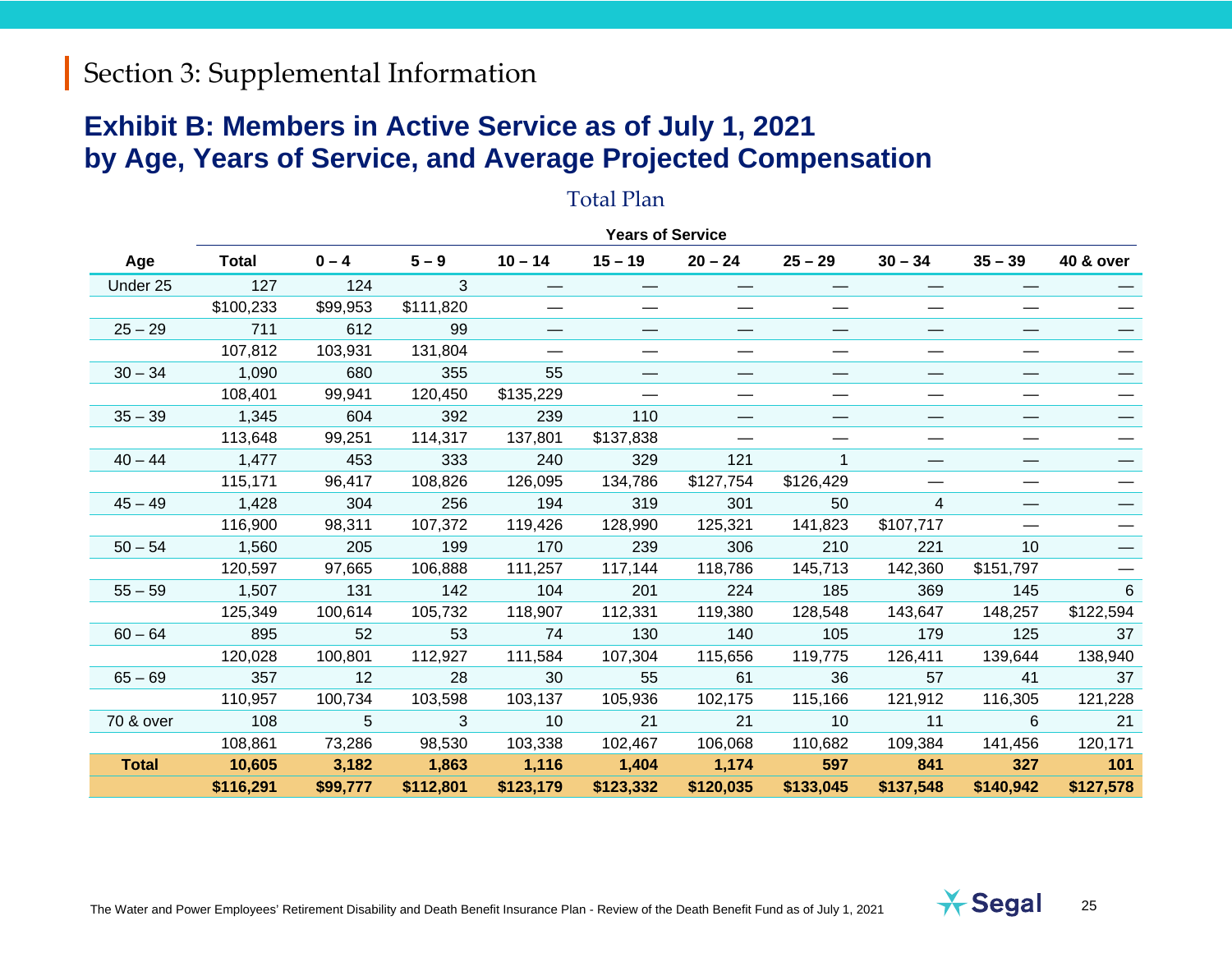#### <span id="page-25-0"></span>**Exhibit C: Summary Statement of Income and Expenses on a Market Value Basis**

|                                                         | Year Ended June 30, 2021 |                | Year Ended June 30, 2020 |               |
|---------------------------------------------------------|--------------------------|----------------|--------------------------|---------------|
| Net assets at market value at the beginning of the year |                          | \$37,364,822   |                          | \$28,806,740  |
| <b>Department of Water &amp; Power Contributions:</b>   |                          |                |                          |               |
| • Death Benefit <sup>1</sup>                            | \$12,898,727             |                | \$13,299,775             |               |
| • Administrative expenses                               | 1,624,071                |                | 1,609,109                |               |
| Department contribution income                          |                          | \$14,522,798   |                          | \$14,908,884  |
| <b>Contributions from Members:</b>                      |                          |                |                          |               |
| • Insured lives' death benefit                          | \$264,651                |                | \$271,564                |               |
| • Supplemental family death benefits                    | 109,338                  |                | 113,329                  |               |
| Net members' contribution                               |                          | \$373,989      |                          | \$384,893     |
| <b>Investment Income:</b>                               |                          |                |                          |               |
| • Net appreciation in fair value of investments         | \$(449,588)              |                | \$1,942,508              |               |
| • Investment income                                     | 839,257                  |                | 889,541                  |               |
| • Less investment expense                               | (46, 038)                |                | (38, 523)                |               |
| Net investment income                                   |                          | \$343,631      |                          | \$2,793,526   |
| Total income available for benefits:                    |                          | \$15,240,418   |                          | \$18,087,303  |
| Less benefit payments and administrative expense:       |                          |                |                          |               |
| • Death benefit (active/retired members)                | \$(9,679,179)            |                | \$(7,368,268)            |               |
| • Family allowances                                     | (566, 072)               |                | (554, 424)               |               |
| • Administrative expense                                | (1,621,742)              |                | (1,606,529)              |               |
| Total payments                                          |                          | \$(11,866,993) |                          | \$(9,529,221) |
| Change in net assets at market value                    |                          | \$3,373,425    |                          | \$8,558,082   |
| Net assets at market value at the end of the year       |                          | \$40,738,247   |                          | \$37,364,822  |

Note: Results may be slightly off due to rounding.



 $1$  Effective with the July 1, 2019 valuation (which determined the contribution requirement for 2019-2020), Department contributions for the various death benefit categories are determined on a combined basis.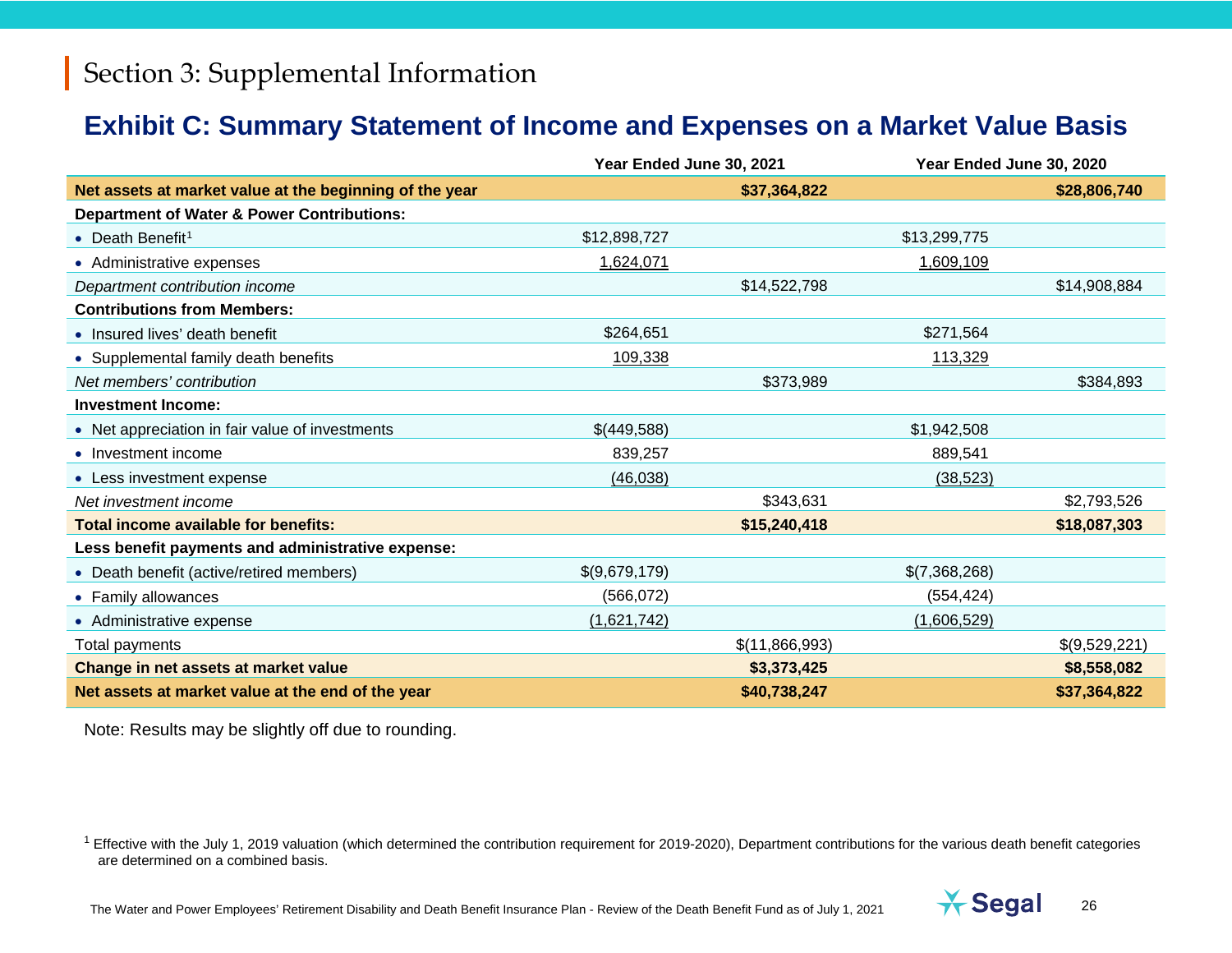#### **Exhibit D: Summary Statement of Plan Assets**

|                                         | <b>Year Ended</b><br>June 30, 2021 |              | <b>Year Ended</b><br>June 30, 2020 |              |
|-----------------------------------------|------------------------------------|--------------|------------------------------------|--------------|
| Cash equivalents                        |                                    | \$1,532,519  |                                    | \$1,902,557  |
| <b>Accounts receivable:</b>             |                                    |              |                                    |              |
| Department of Water and Power           | \$3,191,871                        |              | \$3,263,520                        |              |
| Accrued investment income               | 61,507                             |              | 77,712                             |              |
| <b>Others</b>                           | 20,044                             |              | 20,044                             |              |
| Total accounts receivable               |                                    | \$3,273,422  |                                    | \$3,361,276  |
| Investments:                            |                                    |              |                                    |              |
| • Fixed income                          | \$41,912,907                       |              | \$37,023,700                       |              |
| • Short-term investments                | 259,641                            |              | 259,090                            |              |
| Total investments at market value       |                                    | \$42,172,548 |                                    | \$37,282,790 |
| Other assets                            |                                    | \$0          |                                    | \$0          |
| Total assets                            |                                    | \$46,978,489 |                                    | \$42,546,623 |
| <b>Accounts payable:</b>                |                                    |              |                                    |              |
| Pending investment purchases            | \$61,485                           |              | \$77,601                           |              |
| Other                                   | 868,056                            |              | 719,130                            |              |
| Death claims in process - insured lives | 5,310,701                          |              | 4,385,070                          |              |
| <b>Total liability</b>                  |                                    | \$6,240,242  |                                    | \$5,181,801  |
| Net assets at market value              |                                    | \$40,738,247 |                                    | \$37,364,822 |
| Net assets at actuarial value           |                                    | \$40,541,328 |                                    | \$36,017,294 |

Note: Results may be slightly off due to rounding.

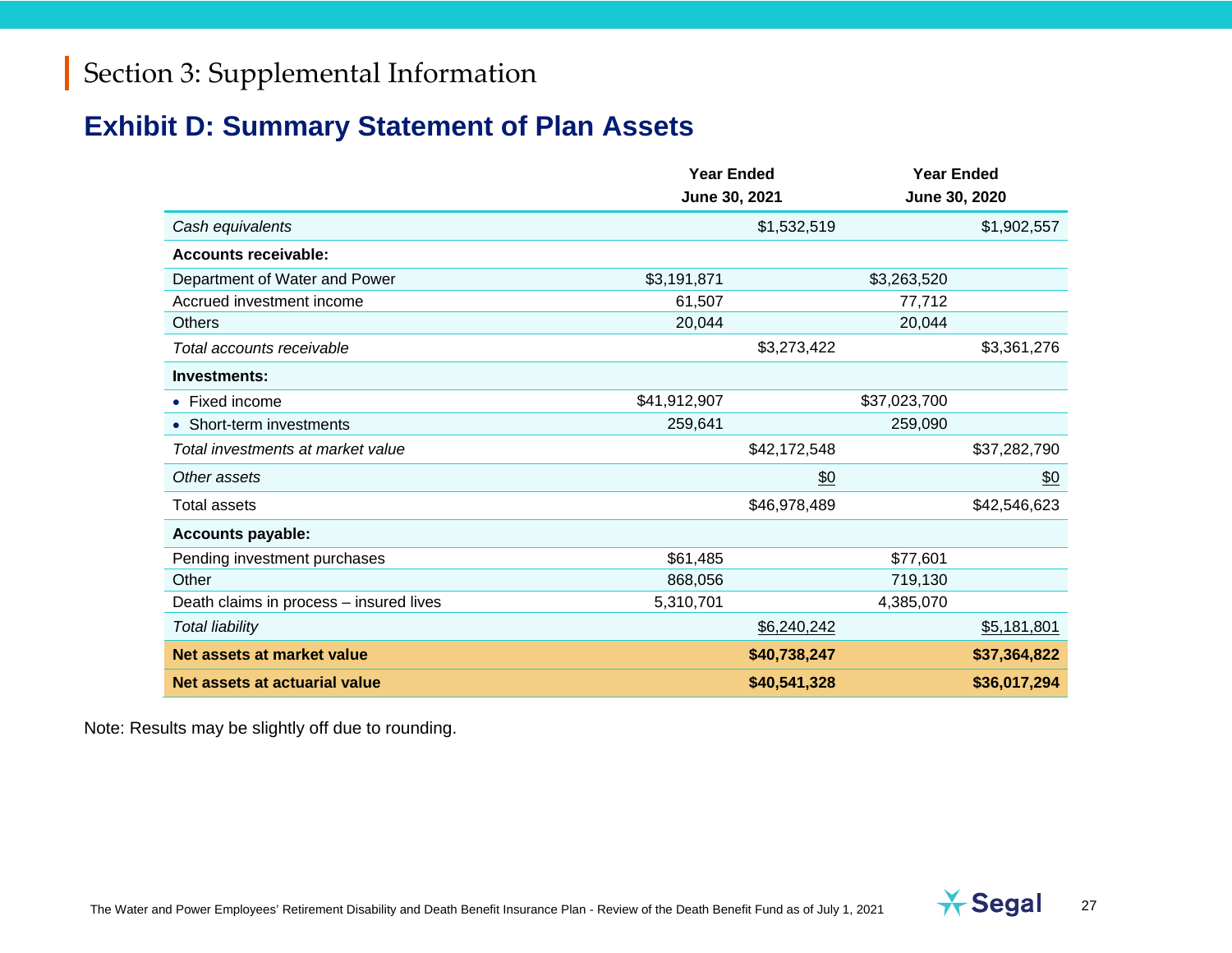#### **Exhibit E: Development of the Fund through June 30, 2021**

| Year Ended<br>June 30 | <b>Market Value of</b><br>Assets at<br><b>Beginning of</b><br>Year | <b>Employer</b><br><b>Contributions</b> | <b>Member</b><br><b>Contributions</b> | <b>Administrative</b><br><b>Expenses</b> | Net Investment<br><b>Return</b> | <b>Benefit</b><br><b>Payments</b> | <b>Market</b><br>Value of<br>Assets at<br>Year-End |
|-----------------------|--------------------------------------------------------------------|-----------------------------------------|---------------------------------------|------------------------------------------|---------------------------------|-----------------------------------|----------------------------------------------------|
| 2019                  | \$27,210,220                                                       | \$8,777,581                             | \$358,073                             | \$1,599,880                              | \$2,292,799                     | \$8,232,053                       | \$28,806,740                                       |
| 2020                  | 28,806,740                                                         | 14.908.884                              | 384.893                               | ,606,529                                 | 2.793.526                       | 7,922,692                         | 37,364,822                                         |
| 2021                  | 37,364,822                                                         | 14.522.798                              | 373.989                               | 621,742.                                 | 343,631                         | 10.245.251                        | 40,738,247                                         |

The Water and Power Employees' Retirement Disability and Death Benefit Insurance Plan - Review of the Death Benefit Fund as of July 1, 2021 **1999** Segal 28

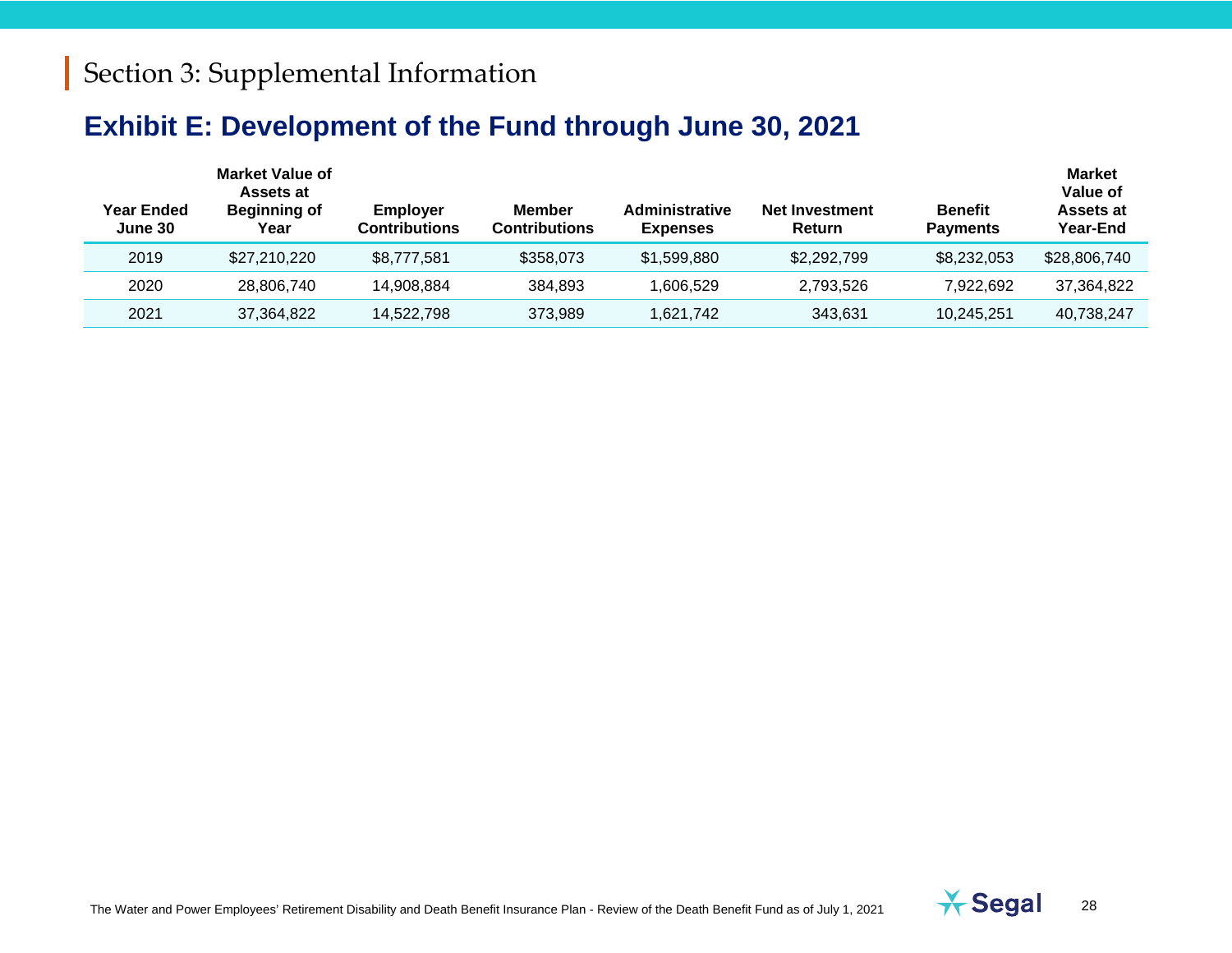## <span id="page-28-1"></span><span id="page-28-0"></span>**Exhibit F: Table of Amortization Bases**

| <b>Type</b>                   | Date<br><b>Established</b> | <b>Initial</b><br><b>Amount</b> | <b>Initial</b><br><b>Period</b> | Outstanding<br><b>Balance</b> | Years<br>Remaining | Annual<br>Payment <sup>1</sup> |
|-------------------------------|----------------------------|---------------------------------|---------------------------------|-------------------------------|--------------------|--------------------------------|
| Initial Amortization          | July 1, 2019               | \$117,442,917                   | 15                              | \$105,056,915                 | 13                 | \$9,852,164                    |
| <b>Assumption Changes</b>     | July 1, 2019               | -11.703.994                     | 15                              | -10.469.644                   | 13                 | $-981,836$                     |
| <b>Actuarial Gain</b>         | July 1, 2020               | $-2,165,579$                    | 15                              | $-2,053,348$                  | 14                 | $-181,668$                     |
| <b>Funding Policy Changes</b> | July 1, 2020               | -373.648                        | 15                              | -354.284                      | 14                 | $-31,345$                      |
| <b>Actuarial Loss</b>         | July 1, 2021               | 1,317,099                       | 15                              | 1,317,099                     | 15                 | 110,490                        |
| <b>Total</b>                  |                            |                                 |                                 | \$93,496,738                  |                    | \$8,767,805                    |

 $1$  Level dollar amount as of beginning of year.

The Water and Power Employees' Retirement Disability and Death Benefit Insurance Plan - Review of the Death Benefit Fund as of July 1, 2021 **1999** 

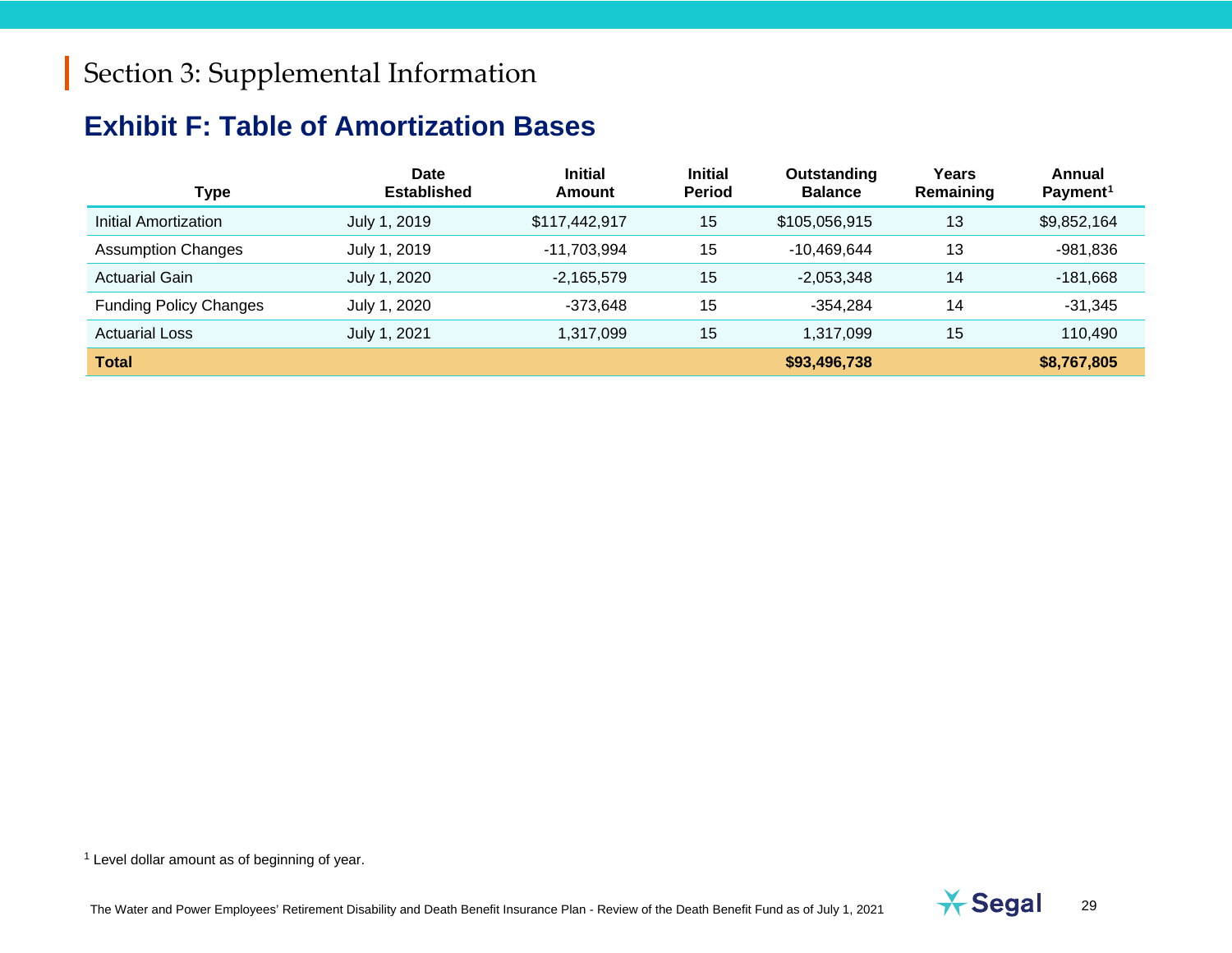#### **Exhibit G: Projection of UAAL Balances and Payments**



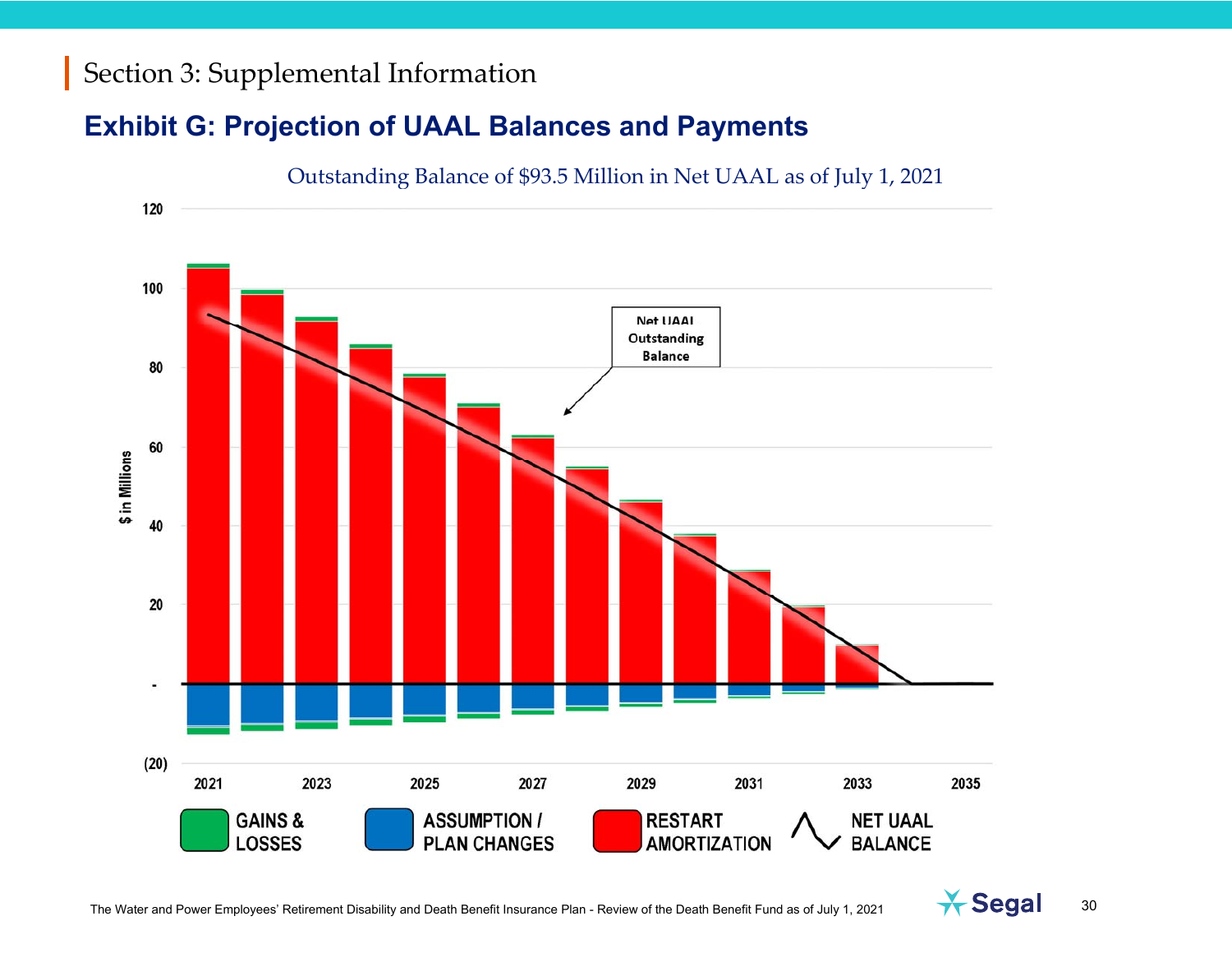## **Exhibit G: Projection of UAAL Balances and Payments (Continued)**





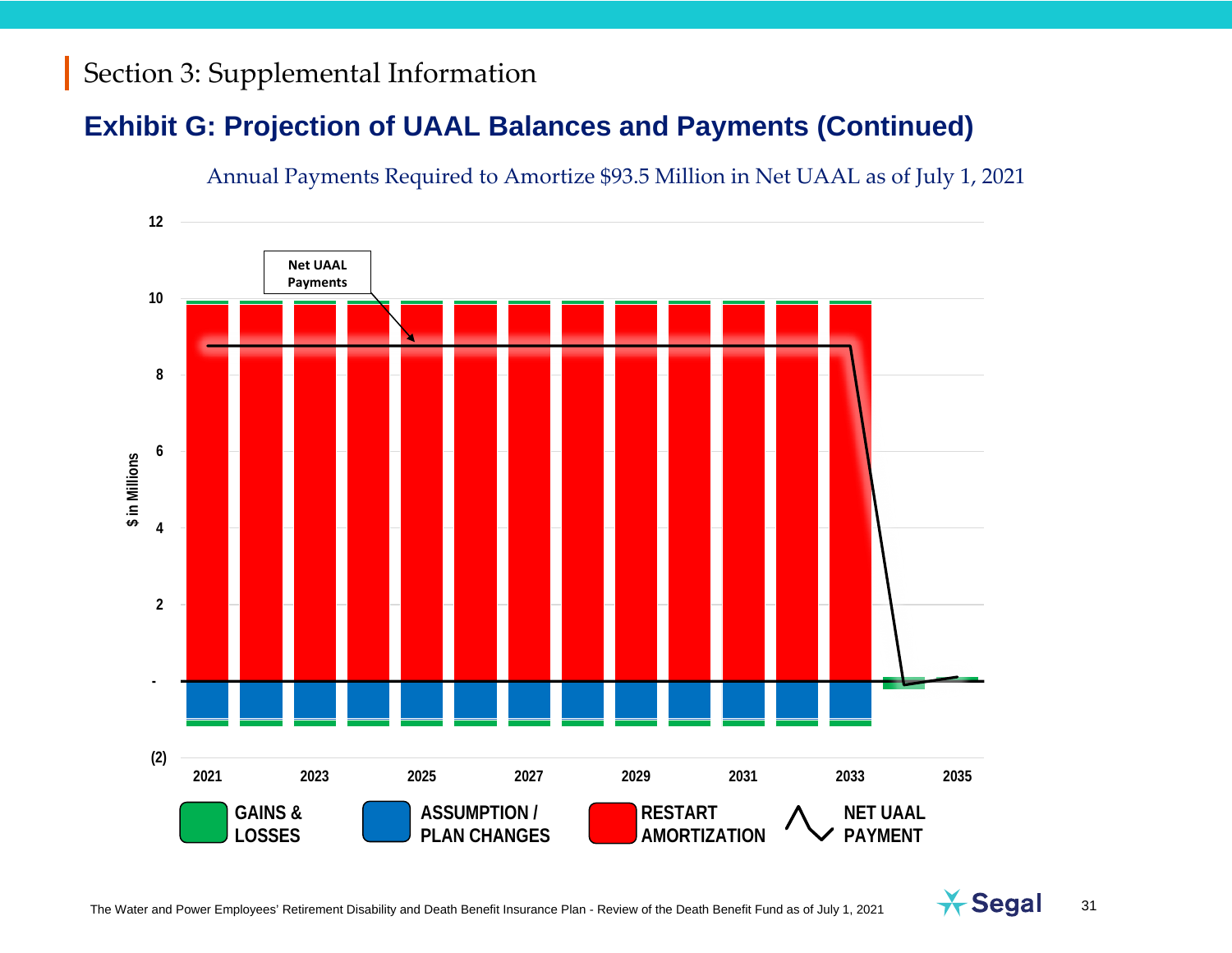#### **Exhibit H: Definition of Pension Terms**

The following list defines certain technical terms for the convenience of the reader:

| <b>Actuarial Accrued Liability for Actives:</b>                                | The equivalent of the accumulated normal costs allocated to the years before the valuation date.                                                                                                                                                                                                                                                                                                                                                                                                                                                                                                                                                                                                                                                                                                                                                                    |
|--------------------------------------------------------------------------------|---------------------------------------------------------------------------------------------------------------------------------------------------------------------------------------------------------------------------------------------------------------------------------------------------------------------------------------------------------------------------------------------------------------------------------------------------------------------------------------------------------------------------------------------------------------------------------------------------------------------------------------------------------------------------------------------------------------------------------------------------------------------------------------------------------------------------------------------------------------------|
| <b>Actuarial Accrued Liability for Pensioners and</b><br><b>Beneficiaries:</b> | Actuarial Present Value of lifetime benefits to existing pensioners and beneficiaries. This sum<br>takes account of life expectancies appropriate to the ages of the annuitants and the interest that<br>the sum is expected to earn before it is entirely paid out in benefits.                                                                                                                                                                                                                                                                                                                                                                                                                                                                                                                                                                                    |
| <b>Actuarial Cost Method:</b>                                                  | A procedure allocating the Actuarial Present Value of Future Benefits to various time periods; a<br>method used to determine the Normal Cost and the Actuarial Accrued Liability that are used to<br>determine the actuarially determined contribution.                                                                                                                                                                                                                                                                                                                                                                                                                                                                                                                                                                                                             |
| <b>Actuarial Gain or Loss:</b>                                                 | A measure of the difference between actual experience and that expected based upon a set of<br>Actuarial Assumptions, during the period between two Actuarial Valuation dates. To the extent that<br>actual experience differs from that assumed, Actuarial Accrued Liabilities emerge which may be<br>the same as forecasted, or may be larger or smaller than projected. Actuarial gains are due to<br>favorable experience, e.g., assets earn more than projected, salary increases are less than<br>assumed, members retire later than assumed, etc. Favorable experience means actual results<br>produce actuarial liabilities not as large as projected by the actuarial assumptions. On the other<br>hand, actuarial losses are the result of unfavorable experience, i.e., actual results yield in actuarial<br>liabilities that are larger than projected. |
| <b>Actuarially Equivalent:</b>                                                 | Of equal actuarial present value, determined as of a given date and based on a given set of<br>Actuarial Assumptions.                                                                                                                                                                                                                                                                                                                                                                                                                                                                                                                                                                                                                                                                                                                                               |
| <b>Actuarial Present Value (APV):</b>                                          | The value of an amount or series of amounts payable or receivable at various times, determined<br>as of a given date by the application of a particular set of Actuarial Assumptions. Each such<br>amount or series of amounts is:<br>Adjusted for the probable financial effect of certain intervening events (such as changes in<br>compensation levels, marital status, etc.)<br>Multiplied by the probability of the occurrence of an event (such as survival, death, disability,<br>withdrawal, etc.) on which the payment is conditioned, and<br>Discounted according to an assumed rate (or rates) of return to reflect the time value of money.                                                                                                                                                                                                             |

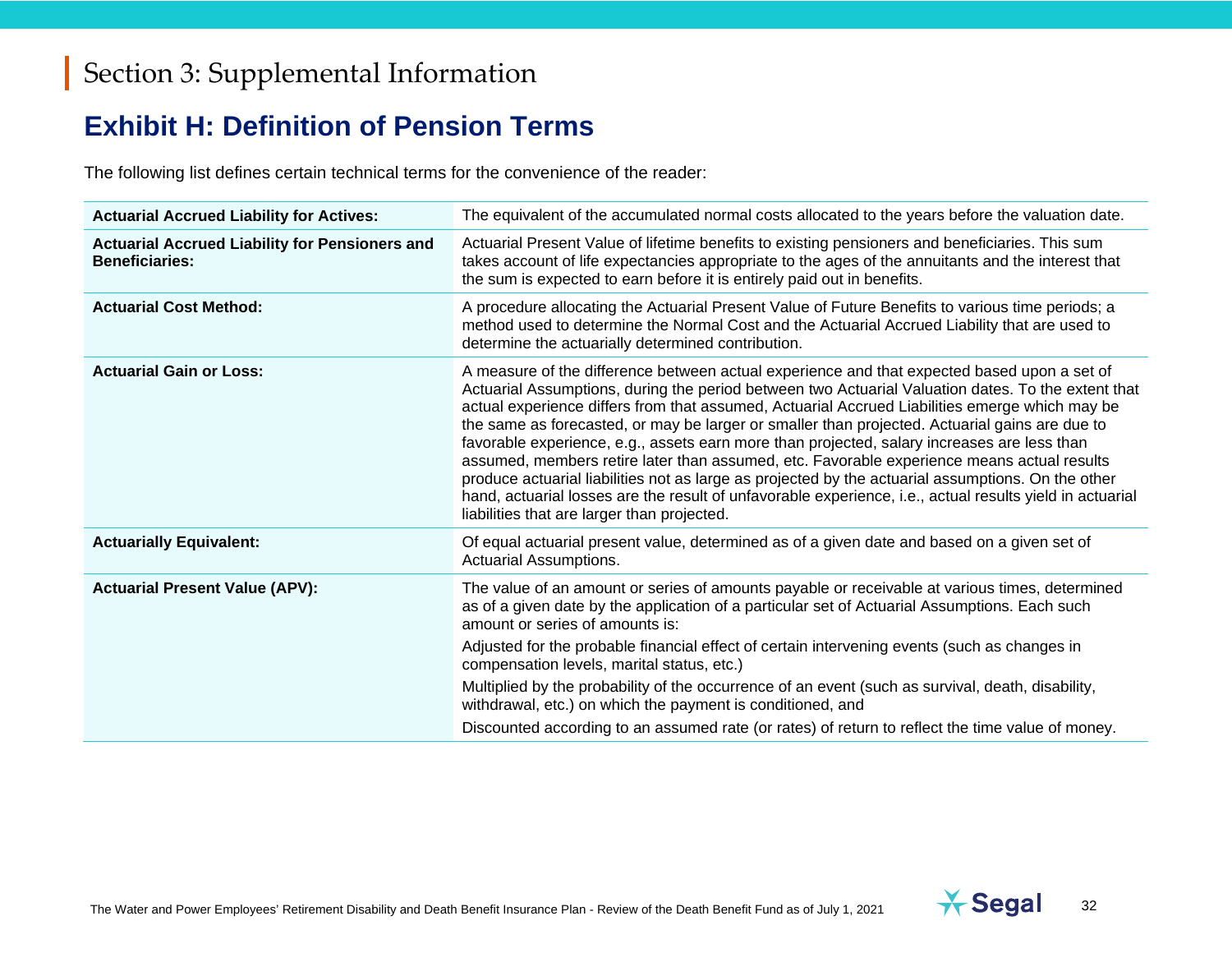| <b>Actuarial Present Value of Future Plan</b><br><b>Benefits:</b> | The Actuarial Present Value of benefit amounts expected to be paid at various future times under<br>a particular set of Actuarial Assumptions, taking into account such items as the effect of<br>advancement in age, anticipated future compensation, and future service credits. The Actuarial<br>Present Value of Future Plan Benefits includes the liabilities for active members, retired members,<br>beneficiaries receiving benefits, and inactive members entitled to either a refund of member<br>contributions or a future retirement benefit. Expressed another way, it is the value that would have<br>to be invested on the valuation date so that the amount invested plus investment earnings would<br>provide sufficient assets to pay all projected benefits when due. |
|-------------------------------------------------------------------|-----------------------------------------------------------------------------------------------------------------------------------------------------------------------------------------------------------------------------------------------------------------------------------------------------------------------------------------------------------------------------------------------------------------------------------------------------------------------------------------------------------------------------------------------------------------------------------------------------------------------------------------------------------------------------------------------------------------------------------------------------------------------------------------|
| <b>Actuarial Valuation:</b>                                       | The determination, as of a valuation date, of the Normal Cost, Actuarial Accrued Liability, Actuarial<br>Value of Assets, and related Actuarial Present Values for a plan as well as Actuarially Determined<br>Contributions.                                                                                                                                                                                                                                                                                                                                                                                                                                                                                                                                                           |
| <b>Actuarial Value of Assets (AVA):</b>                           | The value of the Fund's assets as of a given date, used by the actuary for valuation purposes.<br>This may be the market or fair value of plan assets, but commonly plans use a smoothed value in<br>order to reduce the year-to-year volatility of calculated results, such as the funded ratio and the<br><b>Actuarially Determined Contributions.</b>                                                                                                                                                                                                                                                                                                                                                                                                                                |
| <b>Actuarially Determined:</b>                                    | Values that have been determined utilizing the principles of actuarial science. An actuarially<br>determined value is derived by application of the appropriate actuarial assumptions to specified<br>values determined by provisions of the Plan.                                                                                                                                                                                                                                                                                                                                                                                                                                                                                                                                      |
| <b>Actuarially Determined Contribution (ADC):</b>                 | The employer's periodic required contributions, expressed as a dollar amount or a percentage of<br>covered plan compensation, determined under the Plan's funding policy. The ADC consists of the<br>Employer Normal Cost and the Amortization Payment.                                                                                                                                                                                                                                                                                                                                                                                                                                                                                                                                 |
| <b>Amortization Method:</b>                                       | A method for determining the Amortization Payment. The most common methods used are level<br>dollar and level percentage of payroll. Under the Level Dollar method, the Amortization Payment is<br>one of a stream of payments, all equal, whose Actuarial Present Value is equal to the Unfunded<br>Actuarial Accrued Liability. Under the Level Percentage of Pay method, the Amortization Payment<br>is one of a stream of increasing payments, whose Actuarial Present Value is equal to the<br>Unfunded Actuarial Accrued Liability. Under the Level Percentage of Pay method, the stream of<br>payments increases at the assumed rate at which total covered payroll of all active members will<br>increase.                                                                      |
| <b>Amortization Payment:</b>                                      | The portion of the pension plan contribution, or ADC, that is intended to pay off the Unfunded<br>Actuarial Accrued Liability.                                                                                                                                                                                                                                                                                                                                                                                                                                                                                                                                                                                                                                                          |

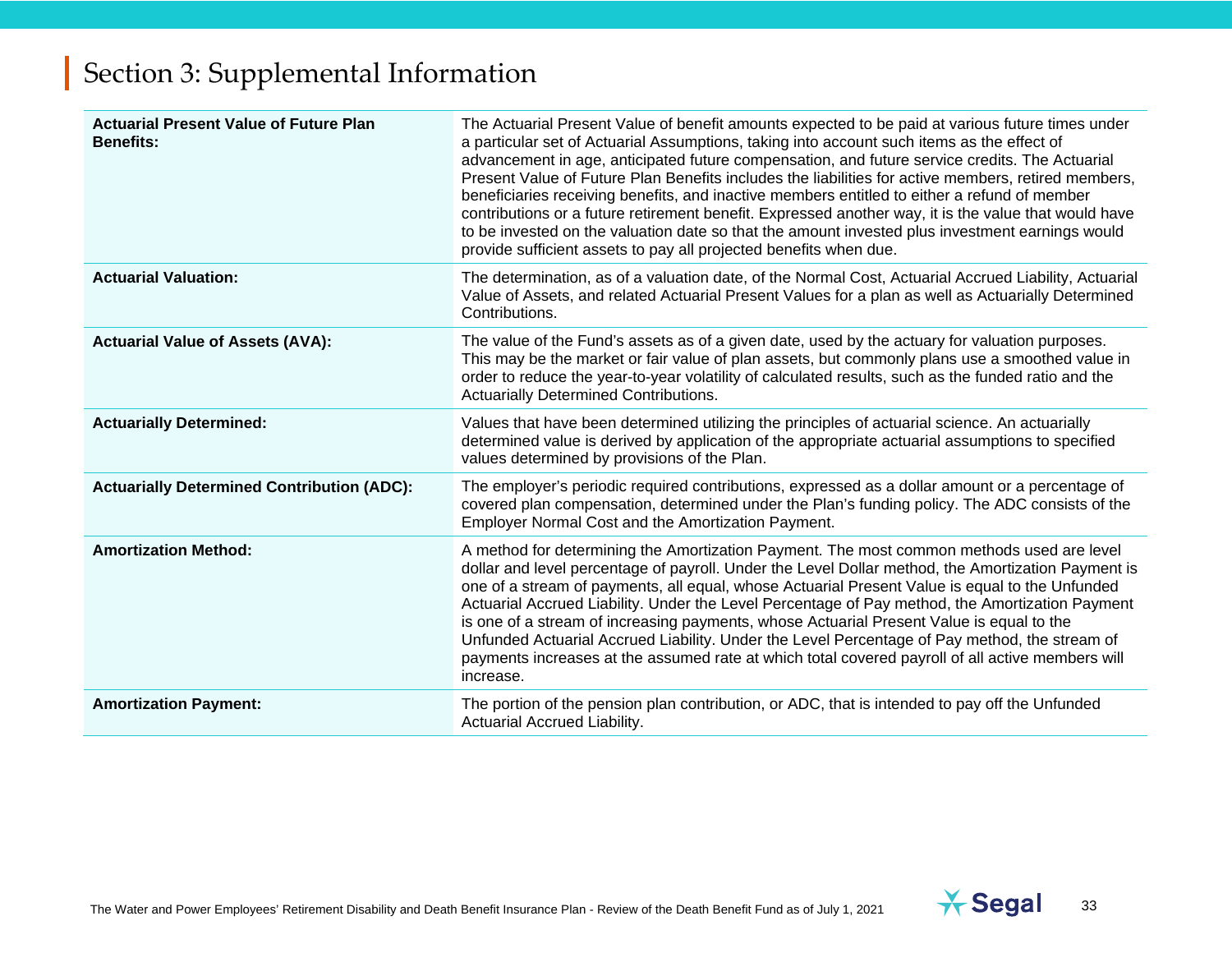| <b>Assumptions or Actuarial Assumptions:</b> | The estimates upon which the cost of the Fund is calculated, including:<br>Investment return - the rate of investment yield that the Fund will earn over the long-term future;<br>Mortality rates - the rate or probability of death at a given age for employees and pensioners;<br>Retirement rates - the rate or probability of retirement at a given age or service;<br>Disability rates - the probability of disability retirement at a given age;<br>Termination rates - the rates at which employees of various ages are expected to leave<br>employment for reasons other than death, disability, or retirement;<br>Salary increase rates - the rates of salary increase due to inflation, real wage growth and merit<br>and promotion increases. |
|----------------------------------------------|-----------------------------------------------------------------------------------------------------------------------------------------------------------------------------------------------------------------------------------------------------------------------------------------------------------------------------------------------------------------------------------------------------------------------------------------------------------------------------------------------------------------------------------------------------------------------------------------------------------------------------------------------------------------------------------------------------------------------------------------------------------|
| <b>Closed Amortization Period:</b>           | A specific number of years that is counted down by one each year, and therefore declines to zero<br>with the passage of time. For example, if the amortization period is initially set at 20 years, it is 19<br>years at the end of one year, 18 years at the end of two years, etc. See Open Amortization Period.                                                                                                                                                                                                                                                                                                                                                                                                                                        |
| <b>Decrements:</b>                           | Those causes/events due to which a member's status (active-inactive-retiree-beneficiary)<br>changes, that is: death, retirement, disability, or termination.                                                                                                                                                                                                                                                                                                                                                                                                                                                                                                                                                                                              |
| <b>Defined Benefit Plan:</b>                 | A retirement plan in which benefits are defined by a formula applied to the member's<br>compensation and/or years of service.                                                                                                                                                                                                                                                                                                                                                                                                                                                                                                                                                                                                                             |
| <b>Defined Contribution Plan:</b>            | A retirement plan, such as a 401(k) plan, a 403(b) plan, or a 457 plan, in which the contributions to<br>the plan are assigned to an account for each member, the plan's earnings are allocated to each<br>account, and each member's benefits are a direct function of the account balance.                                                                                                                                                                                                                                                                                                                                                                                                                                                              |
| <b>Employer Normal Cost:</b>                 | The portion of the Normal Cost to be paid by the employer. This is equal to the Normal Cost less<br>expected member contributions.                                                                                                                                                                                                                                                                                                                                                                                                                                                                                                                                                                                                                        |
| <b>Experience Study:</b>                     | A periodic review and analysis of the actual experience of the Fund that may lead to a revision of<br>one or more actuarial assumptions. Actual rates of decrement and salary increases are compared<br>to the actuarially assumed values and modified as deemed appropriate by the Actuary.                                                                                                                                                                                                                                                                                                                                                                                                                                                              |
| <b>Funded Ratio:</b>                         | The ratio of the Actuarial Value of Assets (AVA) to the actuarial accrued liability (AAL). Plans<br>sometimes calculate a market funded ratio, using the Market Value of Assets (MVA), rather than<br>the AVA.                                                                                                                                                                                                                                                                                                                                                                                                                                                                                                                                            |
| <b>Investment Return:</b>                    | The rate of earnings of the Fund from its investments, including interest, dividends and capital<br>gain and loss adjustments, computed as a percentage of the average value of the fund. For<br>actuarial purposes, the investment return often reflects a smoothing of the capital gains and losses<br>to avoid significant swings in the value of assets from one year to the next.                                                                                                                                                                                                                                                                                                                                                                    |

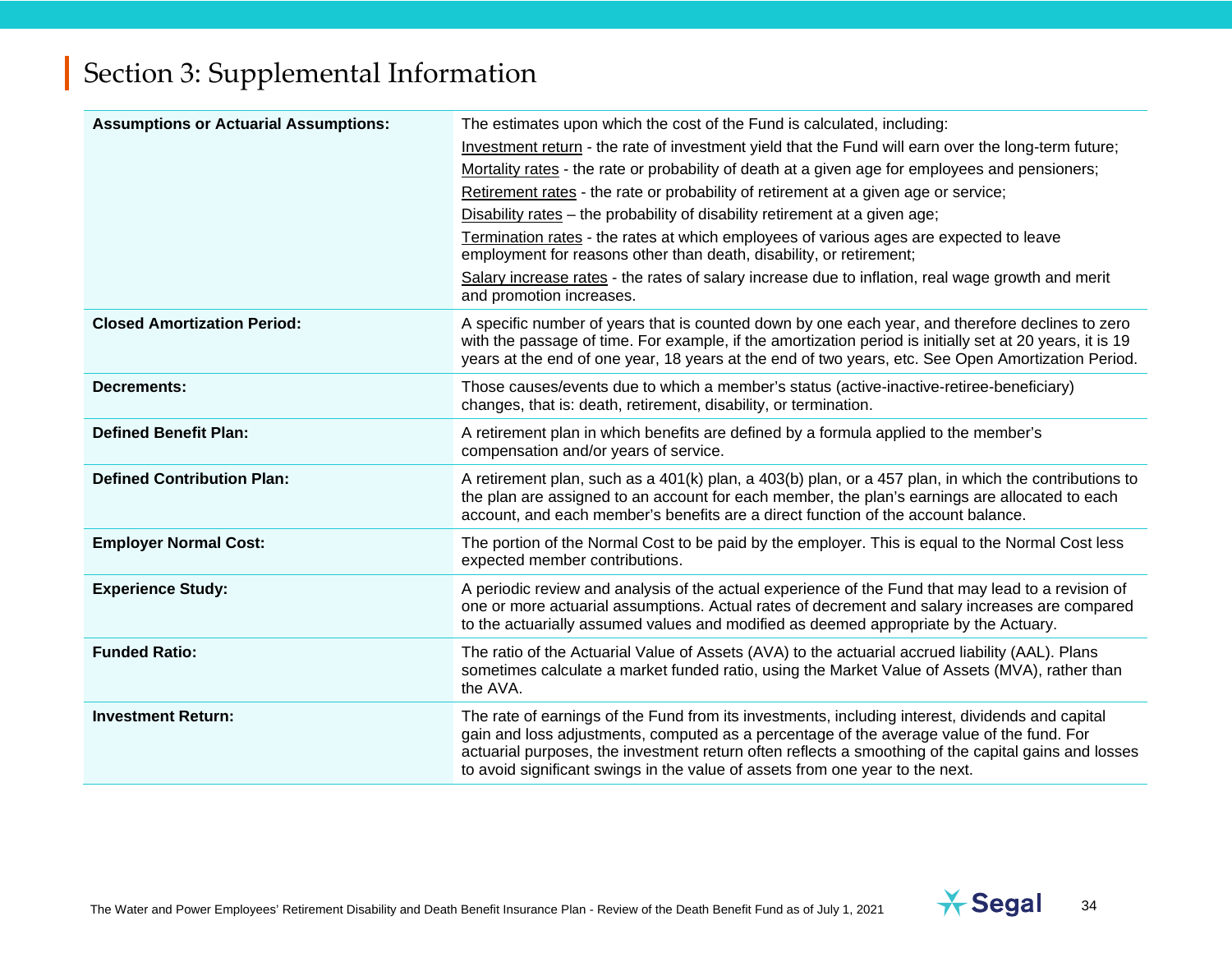| <b>Normal Cost:</b>                                | The portion of the Actuarial Present Value of Future Benefits allocated to a valuation year by the<br>Actuarial Cost Method. Any payment with respect to an Unfunded Actuarial Accrued Liability is not<br>part of Normal Cost (see Amortization Payment). For pension plan benefits that are provided in<br>part by employee contributions, Normal Cost refers to the total of employee contributions and<br>employer Normal Cost unless otherwise specifically stated. |
|----------------------------------------------------|--------------------------------------------------------------------------------------------------------------------------------------------------------------------------------------------------------------------------------------------------------------------------------------------------------------------------------------------------------------------------------------------------------------------------------------------------------------------------|
| <b>Open Amortization Period:</b>                   | An open amortization period is one which is used to determine the Amortization Payment but<br>which does not change over time. If the initial period is set as 30 years, the same 30-year period is<br>used in determining the Amortization Period.                                                                                                                                                                                                                      |
| <b>Unfunded Actuarial Accrued Liability:</b>       | The excess of the Actuarial Accrued Liability over the Actuarial Value of Assets. This value may<br>be negative, in which case it may be expressed as a negative Unfunded Actuarial Accrued<br>Liability, also called the Funding Surplus.                                                                                                                                                                                                                               |
| <b>Valuation Date or Actuarial Valuation Date:</b> | The date as of which the value of assets is determined and as of which the Actuarial Present<br>Value of Future Plan Benefits is determined. The expected benefits to be paid in the future are<br>discounted to this date.                                                                                                                                                                                                                                              |

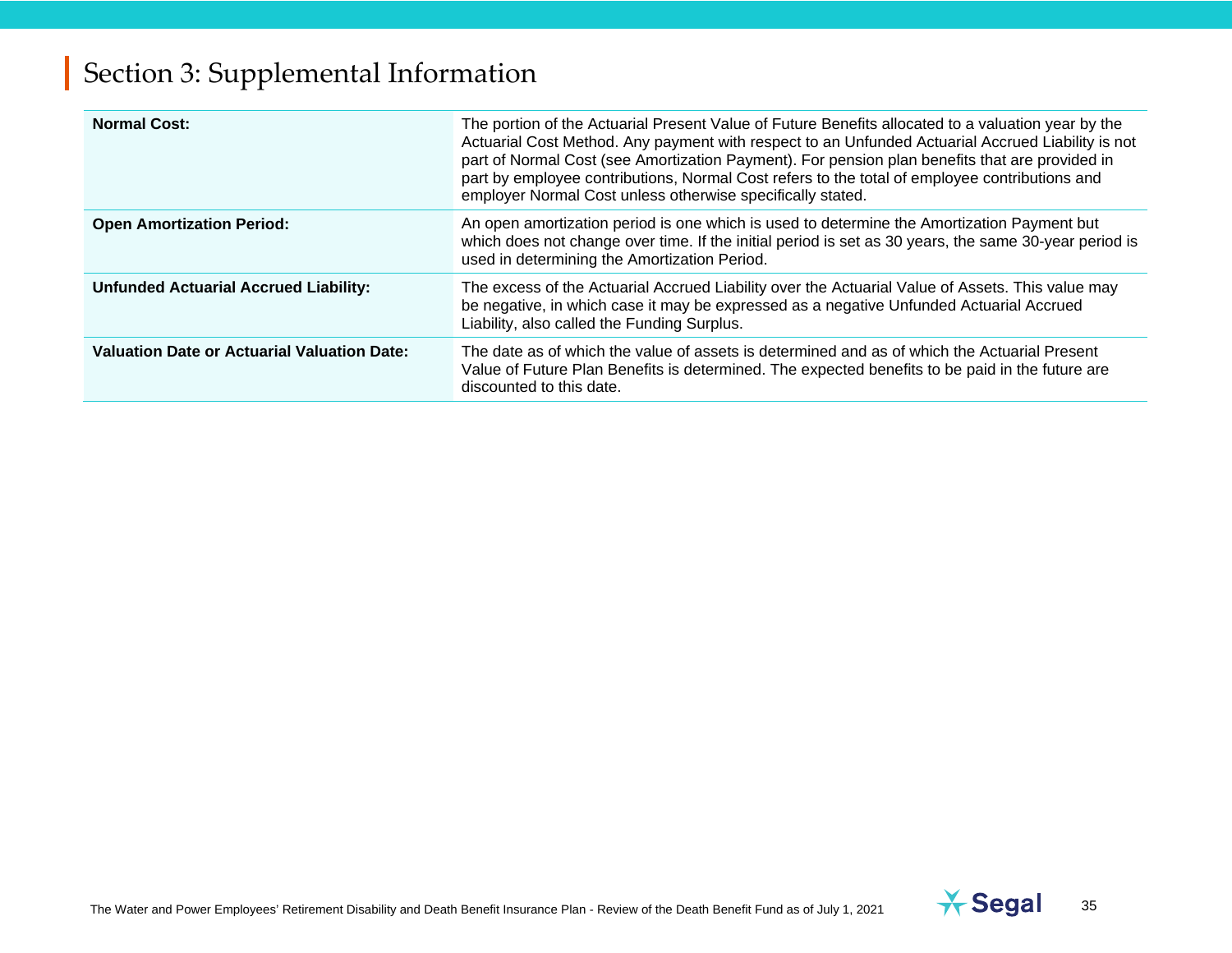# Section 4: Actuarial Valuation Basis

### <span id="page-35-0"></span>**Exhibit 1: Actuarial Assumptions and Methods**

| <b>Rationale for Assumptions:</b>                               | The information and analysis used in selecting each assumption that has a significant effect on this actuarial<br>valuation is generally shown in the July 1, 2015 through June 30, 2018 Actuarial Experience Study and our<br>supplemental letter entitled Review of Investment Return Assumption for Death and Disability Funds both dated<br>June 12, 2019. All actuarial assumptions and methods shown below apply to both Tier 1 and Tier 2 members. |                              |                                                    |  |
|-----------------------------------------------------------------|-----------------------------------------------------------------------------------------------------------------------------------------------------------------------------------------------------------------------------------------------------------------------------------------------------------------------------------------------------------------------------------------------------------------------------------------------------------|------------------------------|----------------------------------------------------|--|
| <b>Economic Assumptions</b>                                     |                                                                                                                                                                                                                                                                                                                                                                                                                                                           |                              |                                                    |  |
| <b>Net Investment Return:</b>                                   | 3.50%, net of investment expenses.                                                                                                                                                                                                                                                                                                                                                                                                                        |                              |                                                    |  |
| <b>Demographics Assumptions</b>                                 |                                                                                                                                                                                                                                                                                                                                                                                                                                                           |                              |                                                    |  |
| <b>Family Composition at Death for</b><br><b>Active Members</b> | Plan                                                                                                                                                                                                                                                                                                                                                                                                                                                      | <b>Family Death Benefits</b> | <b>Supplemental Family</b><br><b>Death Benefit</b> |  |
|                                                                 | Not Married; No Children                                                                                                                                                                                                                                                                                                                                                                                                                                  | 20%                          | 0%                                                 |  |
|                                                                 | Not Married; One Child                                                                                                                                                                                                                                                                                                                                                                                                                                    | 5%                           | 15%                                                |  |
|                                                                 | Not Married; 2+ Children                                                                                                                                                                                                                                                                                                                                                                                                                                  | 7%                           | 17%                                                |  |
|                                                                 | Married; No Children                                                                                                                                                                                                                                                                                                                                                                                                                                      | 16%                          | 0%                                                 |  |
|                                                                 | Married; One Child                                                                                                                                                                                                                                                                                                                                                                                                                                        | 15%                          | 22%                                                |  |
|                                                                 | Married; 2+ Children                                                                                                                                                                                                                                                                                                                                                                                                                                      | 30%                          | 39%                                                |  |
|                                                                 | Married; One Disabled Child                                                                                                                                                                                                                                                                                                                                                                                                                               | 7%                           | 7%                                                 |  |
|                                                                 | 1 <sup>st</sup> Child's Age                                                                                                                                                                                                                                                                                                                                                                                                                               | 10                           | 10                                                 |  |
|                                                                 | 2 <sup>nd</sup> Child's Age                                                                                                                                                                                                                                                                                                                                                                                                                               | 8                            | 8                                                  |  |
|                                                                 | No benefits are assumed to be payable upon deaths of active members age 55 or over or deaths of inactive<br>vested members (receiving a Permanent Total Disability benefit) or retirees at any age.<br>Healthy child payments are assumed to end when the child reaches age 18. Disabled child payments are<br>assumed to continue for life.                                                                                                              |                              |                                                    |  |
| <b>Other Actuarial Assumptions:</b>                             | Same as those used in July 1, 2021 actuarial valuation report for the Retirement Plan.                                                                                                                                                                                                                                                                                                                                                                    |                              |                                                    |  |

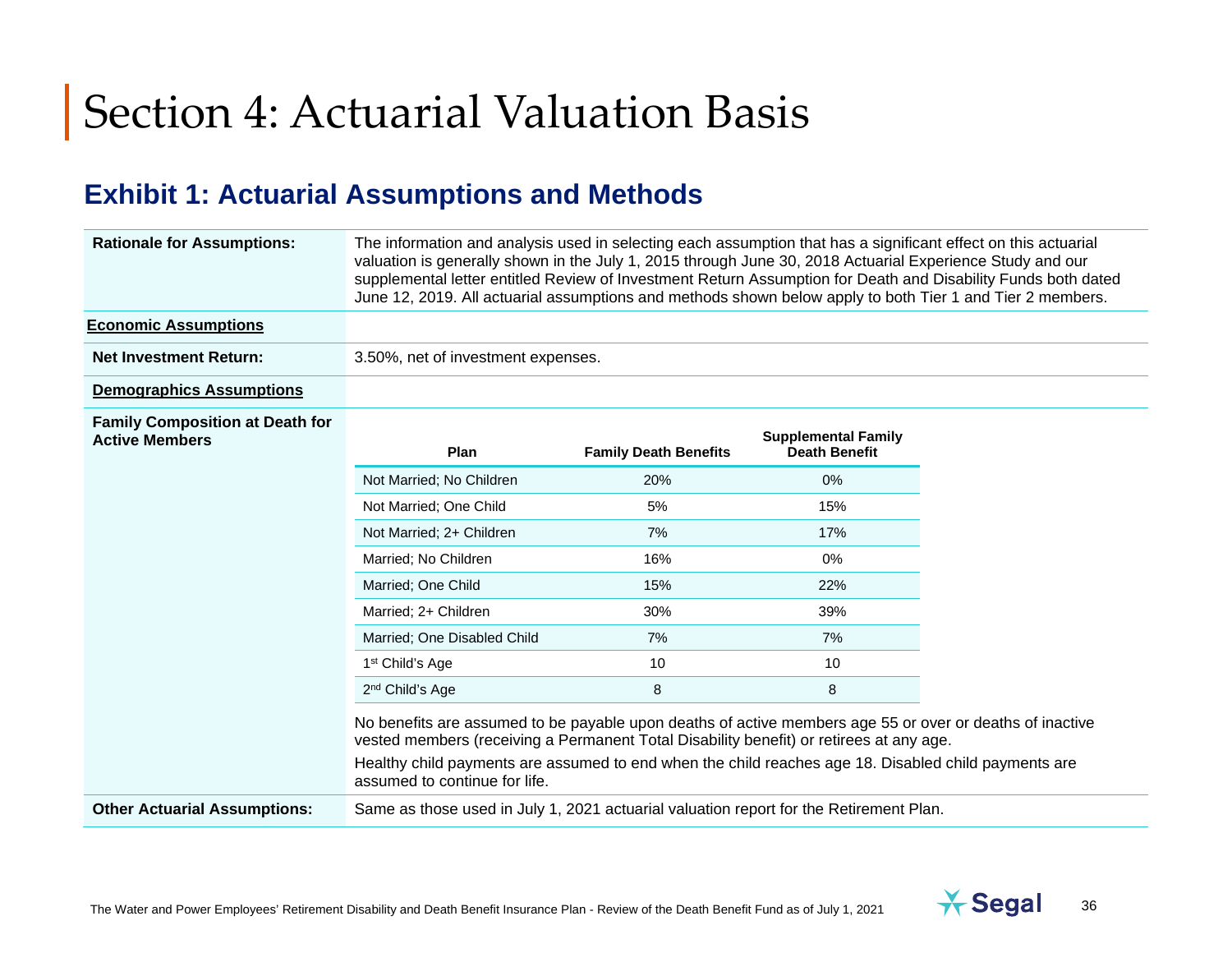# Section 4: Actuarial Valuation Basis

| <b>Actuarial Funding Policy</b>                 |                                                                                                                                                                                                                                                                                                                                                                                                                                                                                                                                                                                                                                                         |
|-------------------------------------------------|---------------------------------------------------------------------------------------------------------------------------------------------------------------------------------------------------------------------------------------------------------------------------------------------------------------------------------------------------------------------------------------------------------------------------------------------------------------------------------------------------------------------------------------------------------------------------------------------------------------------------------------------------------|
| <b>Actuarial Value of Assets:</b>               | The market value of assets less unrecognized returns in each of the last five years. Unrecognized return is equal<br>to the difference between the actual and expected returns on a market value basis and is recognized over a five-<br>year period. Based on the funding policy adopted by the Retirement Board in 2019, effective with the July 1, 2020<br>valuation, the Actuarial Value of Assets is not reduced by 1% of the market value of assets as a non-valuation<br>reserve.                                                                                                                                                                |
| <b>Actuarial Cost Method:</b>                   | Entry Age Actuarial Cost Method. Entry Age equals attained age less years of service. Normal Cost and Actuarial<br>Accrued Liability are calculated on an individual basis and are based on costs allocated as a level percent of<br>salary, with Normal Cost determined as if the current benefit accrual rate had always been in effect.                                                                                                                                                                                                                                                                                                              |
| <b>Amortization Policy:</b>                     | The July 1, 2019 Unfunded Actuarial Accrued Liability is amortized over a fifteen-year period commencing<br>July 1, 2019 (fully amortized as of July 1, 2034). Any subsequent changes in Surplus or Unfunded Actuarial<br>Accrued Liability are amortized over separate fifteen-year periods. All amortization amounts are determined in<br>equal dollar amounts over the amortization period. The Board may, by resolution, adopt a separate period of not<br>more than thirty years to amortize the change in Surplus or Unfunded Actuarial Accrued Liability resulting from an<br>unusual event, plan amendment or change in assumptions or methods. |
| <b>Changed Actuarial</b><br><b>Assumptions:</b> | There have been no changes in actuarial assumptions since the last valuation.                                                                                                                                                                                                                                                                                                                                                                                                                                                                                                                                                                           |

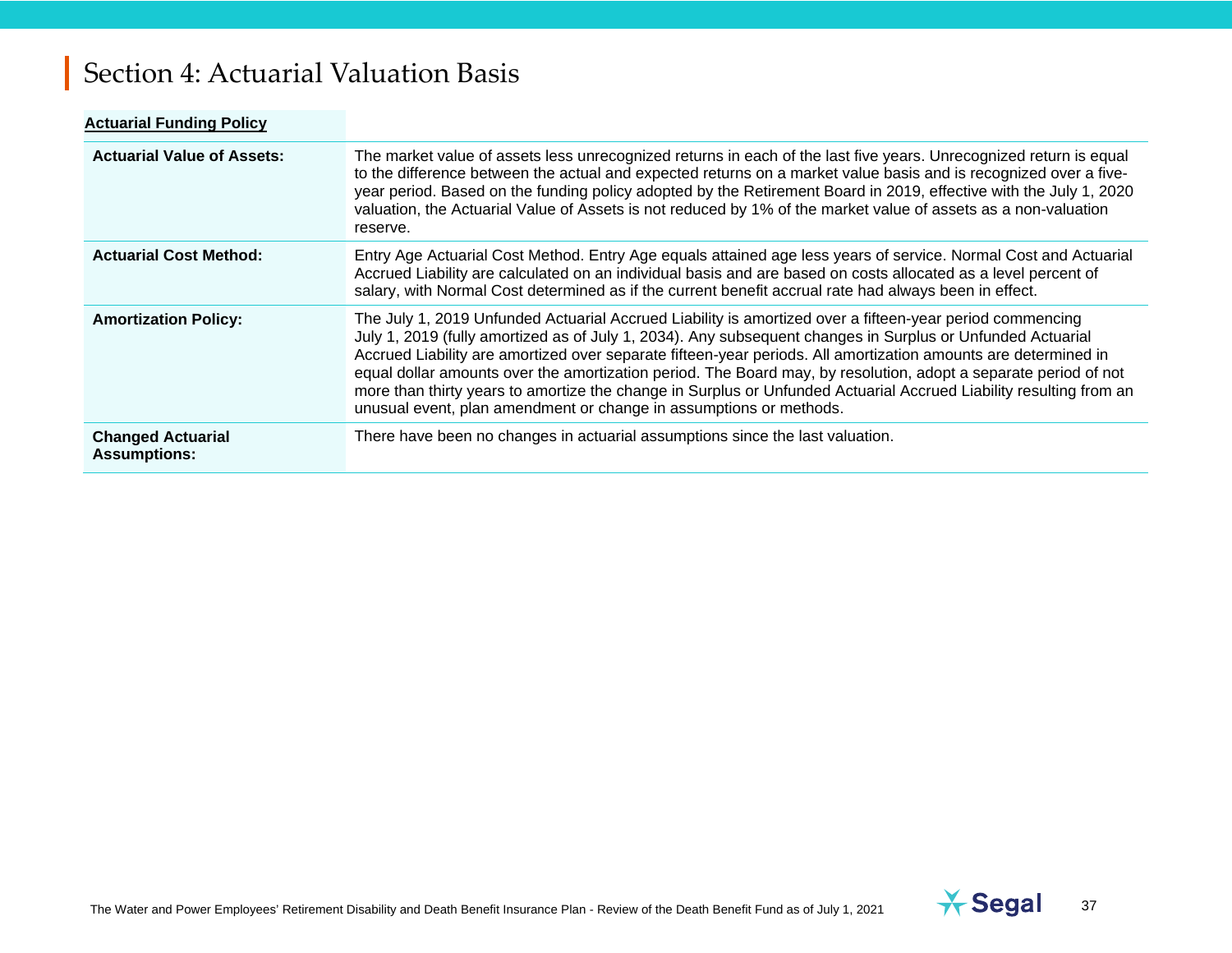## **Exhibit 2: Summary of Plan Provisions**

This exhibit summarizes the major provisions of the Plan included in the valuation. It is not intended to be, nor should it be interpreted as, a complete statement of all plan provisions.

| <b>Plan Year:</b>                                                                                     | July 1 through June 30                                                                                                                                                                                                                                                                |  |
|-------------------------------------------------------------------------------------------------------|---------------------------------------------------------------------------------------------------------------------------------------------------------------------------------------------------------------------------------------------------------------------------------------|--|
| <b>Covered Members:</b>                                                                               |                                                                                                                                                                                                                                                                                       |  |
| Age and Service Requirement for<br><b>Family Death Benefit</b>                                        | Pre-retirement death of an active member at any age who is a full member of WPERP and was contributing to<br>WPERP. If death occurs after retirement, must be receiving a monthly retirement allowance from WPERP and<br>had at least five years of Department Service at retirement. |  |
| Age and Service Requirement for<br><b>Supplemental Family Death Benefit</b>                           | Pre-retirement death of an active member at any age who is a full member of WPERP and was contributing to<br>WPERP or post-retirement death of retired member receiving monthly retirement allowance from WPERP.                                                                      |  |
|                                                                                                       | Must be enrolled and make contributions by payroll deductions for 39 successive biweekly payroll periods<br>(approximately 18 months) before coverage becomes effective.                                                                                                              |  |
| <b>Other Requirements for Family</b><br>Death Benefit and Supplemental<br><b>Family Death Benefit</b> | The plan provides a monthly benefit for each surviving child that is:                                                                                                                                                                                                                 |  |
|                                                                                                       | the naturally or legally adopted child of the member                                                                                                                                                                                                                                  |  |
|                                                                                                       | under 18 and unmarried, or                                                                                                                                                                                                                                                            |  |
|                                                                                                       | disabled and over age 18 (only if the disability occurred before age 18) and unmarried.                                                                                                                                                                                               |  |
| <b>Insured Lives Death Benefit</b><br>(Contributing Active Members)                                   | Any age with six months of continuous service. Pre-retirement death of an active member who is a full member<br>of WPERP and was contributing to WPERP.                                                                                                                               |  |
| Insured Lives Death Benefit (Non-<br><b>Contributing Retired Members)</b>                             | Death occurs after retirement and member was receiving a monthly retirement allowance from WPERP and<br>had at least five years of Department Service at retirement.                                                                                                                  |  |
| <b>Member Contribution Rate:</b>                                                                      |                                                                                                                                                                                                                                                                                       |  |
| <b>Family Death Benefit</b>                                                                           | None.                                                                                                                                                                                                                                                                                 |  |
| <b>Supplemental Family Death Benefit</b>                                                              | \$2.25 per biweekly period (or \$4.90 per month if retired).                                                                                                                                                                                                                          |  |
| <b>Insured Lives Death Benefit</b><br>(Contributing Active Members)                                   | \$1.00 per biweekly payroll period.                                                                                                                                                                                                                                                   |  |
| Insured Lives Death Benefit (Non-<br><b>Contributing Retired Members)</b>                             | None.                                                                                                                                                                                                                                                                                 |  |
| <b>Department Contribution Rate:</b>                                                                  | The Department of Water and Power makes actuarially determined contributions that consist of the Normal<br>Cost plus an amortization of the Unfunded Actuarial Accrued Liability as described in further detail in Exhibit 1.                                                         |  |